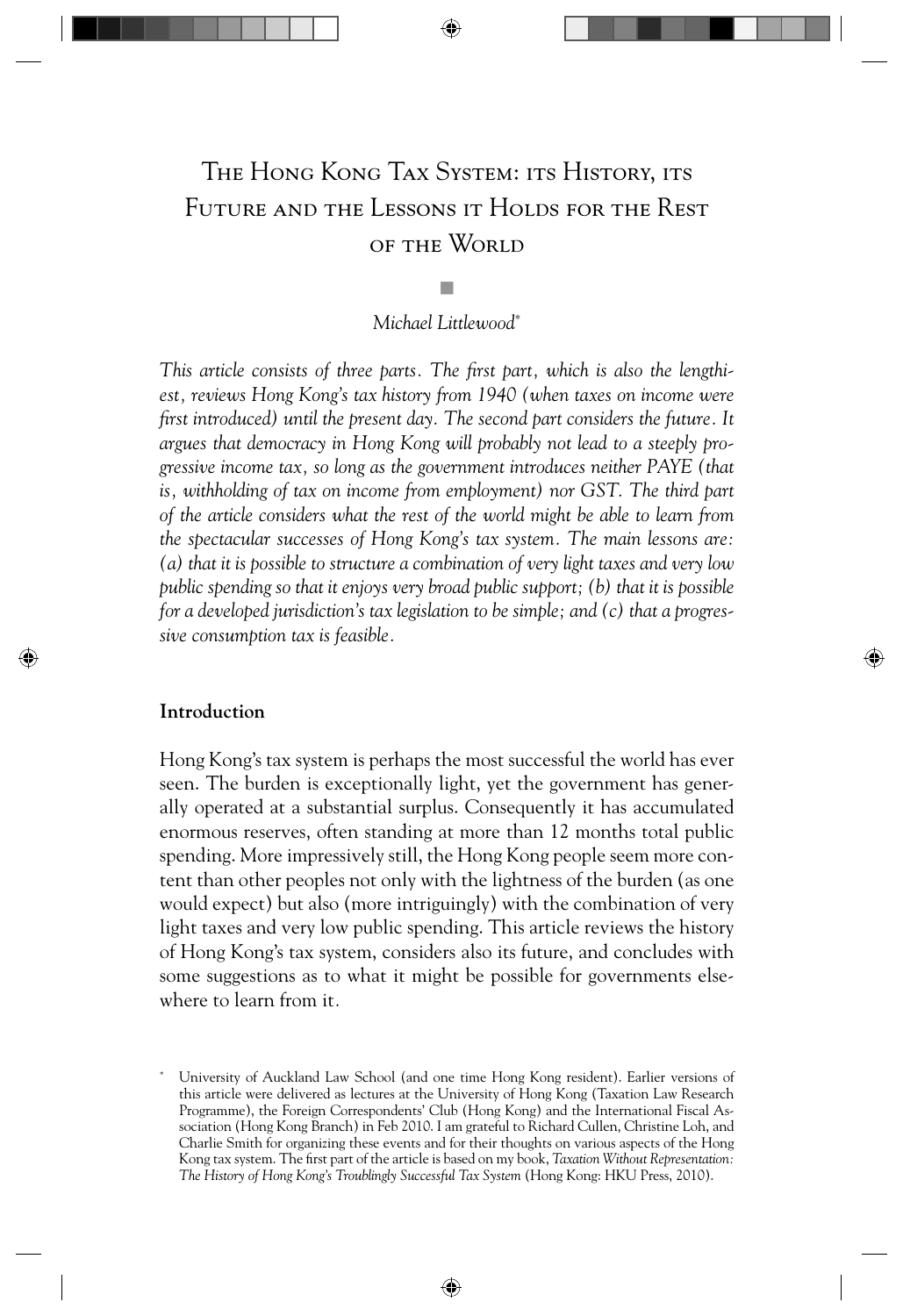# **1. Hong Kong's Tax History**

# **The Introduction of Taxes on Income during World War II**

Prior to the Second World War, there was no income tax in Hong Kong, but in 1940 the colonial government proposed to establish one, for the purpose of financing ''gifts'' to Britain in support of the war effort.<sup>1</sup> The proposal was for the kind of income tax the British regarded as normal. That is, there would be a single tax on income as such and this tax would cover both (a) the world-wide incomes of all persons resident in Hong Kong and also (b) income derived from Hong Kong by persons resident elsewhere.<sup>2</sup>

The business community objected. The expatriates regarded income tax as inevitable, sooner or later, and so were mainly concerned to ensure that it came later, rather than sooner, and that the rates of tax were as low as possible. But the Chinese businessmen were uncompromisingly opposed to income tax in principle; and the expatriates, sensing that a normal income tax might not be inevitable after all, joined the Chinese in opposing it. $3$ 

The government could have used the official majority in the Legislative Council to outvote the unofficials and so establish a normal income tax, because at that time a majority of the members of the Legislative Council were civil servants and they always voted with the government. But the government was not prepared to use the official majority to outvote the unofficials. Nor would the Colonial Office have approved.<sup>4</sup> So, instead, the Governor, Sir Geoffry (sic) Northcote, established a committee dominated by businessmen. In this way, a deal was tacitly done, whereby the businessmen agreed to go along with some sort of income tax and the government abdicated the design of it to them.<sup>5</sup>

# *The War Revenue Ordinance 1940*

What the businessmen came up with differed from a normal income tax in two basic respects. First, there was no tax on income, as such, at all.

⊕

<sup>1</sup> For a more comprehensive account of Hong Kong's tax history, *see* Michael Littlewood, *Taxation Without Representation: The History of Hong Kong's Troublingly Successful Tax System* (Hong Kong: HKU Press, 2010). 2

CO129/582/7. CO129 is the series of Colonial Office files containing the correspondence between the Colonial Office and the Governors of Hong Kong, together with miscellaneous other documents. The original files are all in the British Public Record Office at Kew but copies are held by various libraries in Hong Kong, for example the main library at the University of Hong Kong.

<sup>3</sup> *See* the 1939 Budget Debate, *Hong Kong Hansard*, 9 and 16 Nov 1939.

<sup>4</sup> CO129/582/7.

<sup>5</sup> *Report of the War Revenue Committee*, Sessional Paper No 1, Noronha & Co, Government Printer, Hong Kong, 1940.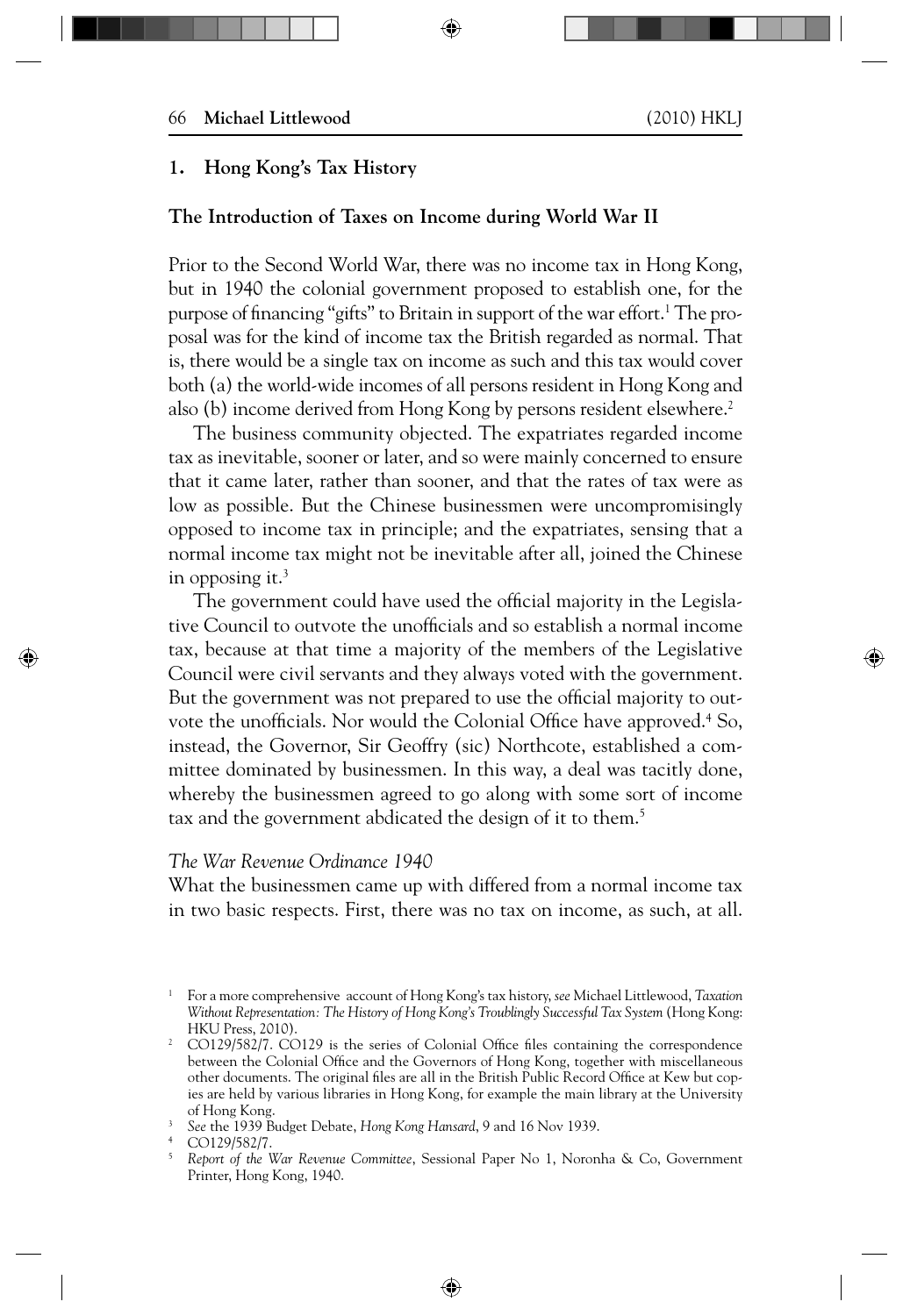⊕

Instead, there was a schedular system of three separate taxes on three different kinds of income: property tax was charged on the rental value of property; salaries tax was charged on income from employment; and profits tax was charged on the profits of business.<sup>6</sup> Second, the system was based on the *source* principle, meaning that tax was only charged on income derived from a source in Hong Kong. In other words, income derived from outside Hong Kong was not taxable.<sup>7</sup>

It is sometimes thought that it makes little difference whether there is a single tax on income as such, or separate taxes on income of different kinds. But that is not so. The difference it makes is that a single tax on income as such can be charged at very high rates (for example in the United Kingdom income tax at one point reached 98 per cent<sup>8</sup>), whereas a schedular system of separate taxes on different kinds of income can work well enough at low rates of tax but it simply cannot work at high or even moderate rates of tax. The reason is that schedular tax systems are (to use the Hong Kong government's own epithet) "inherently inequitable".9 And the reason for *that* is that if there are separate taxes on different kinds of income, a person whose income all comes within a single schedule will pay much more tax than one whose income is the same but split among two or more schedules.

If the rates of tax are low, a person might not object to paying more tax than his neighbour, even though their total incomes are the same. But if the rates of tax are increased, the system's inherent inequity will be accentuated, with the result that it will become politically impossible to administer the tax system. As Adam Smith put it, "in a light tax a considerable degree of inequality may be supported; in a heavy one it is altogether intolerable".10 Whether it would *really* have become impossible to administer the tax system is impossible to say; the point remains,

<sup>6</sup> Strictly speaking, there were not three taxes but four, because there were two profits taxes: *corporation* profits tax was imposed on the profits of corporations and *business* profits tax was imposed on the profits of firms other than corporations (meaning mainly partnerships and sole proprietorships): War Revenue Ordinance 1940 ss 13 and 14. But the scope of these two taxes was practically identical and in 1971 they were fused into a single tax, called simply profits tax: Inland Revenue (Amendment) Ordinance 1971 s 9.

<sup>7</sup> *Report of the War Revenue Committee* (n 5).

<sup>8</sup> Peter G. Whiteman et al, *Whiteman on Income Tax* (London: Sweet and Maxwell, 3rd edn, 1988), p 8.

<sup>9</sup> The first person to describe Hong Kong's tax system as inherently inequitable seems to have been H. J. Huxham, a Colonial Office tax expert, in 1940. See CO129/586/8; Report of the War *Revenue Committee* (n 5), p 12, reservation entered by Thomas Black; and Littlewood (n 1), pp 46–47. But the description encapsulates a truth so fundamentally important that it was adopted by various subsequent commentators, notably all three of the Inland Revenue Ordinance Review Committees (in the 1950s, 1960s and 1970s; *see* below).

<sup>10</sup> *The Wealth of Nations*, V.ii.j.4.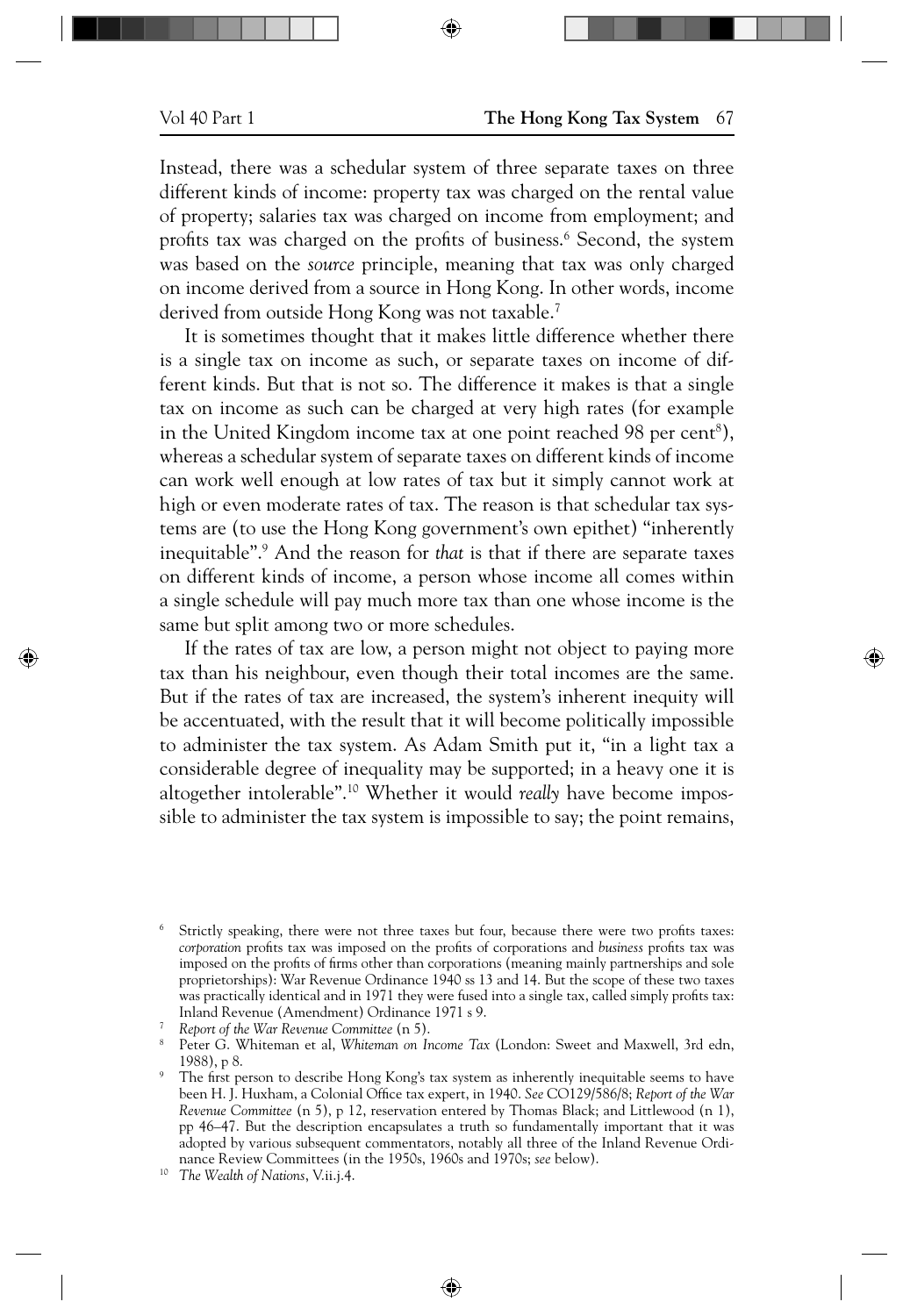⊕

however, that the Hong Kong and British governments both believed that it would be impossible.<sup>11</sup>

⊕

In any event, the schedular tax system designed by the businessmen was established by the War Revenue Ordinance 1940. The highest rate of tax was 10 per cent<sup>12</sup> and the allowances were set at levels that effectively exempted 99 per cent of the people from tax altogether.<sup>13</sup> It was supposed to be a temporary wartime measure. The government's plan was to replace it after the war with a normal income tax; but that never happened, so the temporary system designed by the businessmen in 1940 remains in force today.

#### *The War Revenue Ordinance 1941*

In 1941, the War Revenue Ordinance 1940 was repealed and replaced by the War Revenue Ordinance 1941. This kept the basic structure of the system intact, but refined the drafting and added a new, fourth tax – interest  $tax - to the original three (property tax, salaries tax and profits tax).$ 

A few months later, Hong Kong was occupied by the Japanese, so the British administration of the territory was suspended.

### **After the War**

↔

After the war, the British and Hong Kong governments again proposed to establish a normal income tax; and they planned also that the rates of tax should be "as high as possible" – those were the words used by Arthur Creech Jones, who was the Secretary of State for the Colonies at the time.<sup>14</sup> By "as high as possible" he probably meant about 50 per cent.<sup>15</sup> But the business community was again opposed, and the Chinese businessmen were again unyielding in their opposition. They formed an organization called the Chinese Anti-Direct Tax Commission; they marched in protest on government house; and they wrote letters of complaint to the Colonial Office in London.<sup>16</sup>

<sup>&</sup>lt;sup>11</sup> See for example C. W. Norris (Acting Commissioner of Inland Revenue), letter to John Cowperthwaite (Financial Secretary), 26 May 1961, HKRS 163-9-242, (16). The prefix HKRS indicates a file held by the Hong Kong Public Records Office.

<sup>&</sup>lt;sup>12</sup> War Revenue Ordinance 1940 ss 12, 13, and 14.

<sup>&</sup>lt;sup>13</sup> War Revenue Ordinance 1940 ss 8 and 11.

<sup>14</sup> Arthur Creech Jones, telegram to Sir Mark Young (Governor of Hong Kong), 26 Jan 1947, CO129/595/3, 11.

<sup>15</sup> *See* CO129/595/3.

<sup>16</sup> *See* HKRS 41-1-2776-1.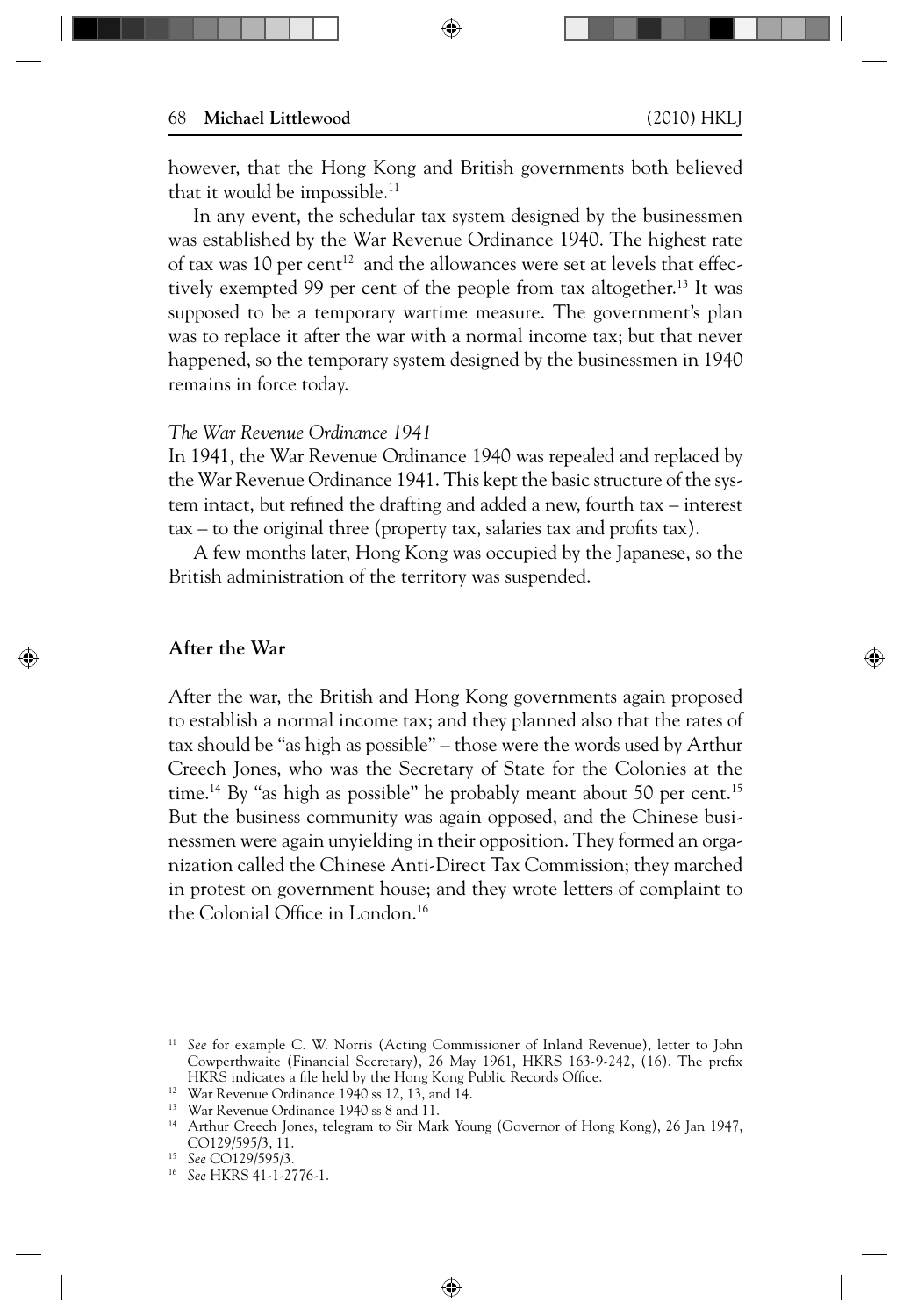↔

⊕

As a compromise, the schedular system devised in 1940 was revived in 1947.17 Its name was changed (it was called the Inland Revenue Ordinance rather than the War Revenue Ordinance) but its basic schedular structure remained much the same; and the highest rate of tax was 10 per cent – or, at least, although the highest *marginal* rate of tax was 20 per cent, total liability was capped at 10 per cent. The reason it was called the Inland Revenue Ordinance, rather than the Income Tax Ordinance, is that the whole point of the schedular structure was that it was *not* an income tax. The Inland Revenue Ordinance was supposed to be a temporary measure. The plan was to repeal it in 1948 or 1949 at the latest and establish a normal income tax in its place; $18$  but that never happened.

⊕

The only change in the system's basic structure in 1947 was the introduction of personal assessment, which is like a normal income tax, except that it is elective. So a taxpayer could *either* pay the schedular taxes on the several components of his income; *or* elect personal assessment, in which case he would add up those components and pay tax on the total. The aim of personal assessment was to pave the way for a normal income tax. The idea was to set the rates of tax and the allowances so that the overwhelming majority of taxpayers would gain by electing personal assessment. Almost all taxpayers would therefore elect it and then it would be possible to abolish the schedular taxes, leaving *only* personal assessment. Personal assessment would then be compulsory, so that it would constitute a more or less normal income tax, albeit one confined to income derived from Hong Kong.<sup>19</sup>

But that never happened. Rather, what happened was that personal assessment ameliorated the more serious inequities inherent in the schedular system and so, far from leading to the *abolition* of the schedular system, made feasible its *preservation*. In other words, personal assessment had exactly the opposite effect of what the government intended.

# **From 1947 to 1980: the Three Review Committees**

From 1947 until about 1980, the British government continued to put pressure on the Hong Kong government to reform the colony's tax system. As before, the basic aim was to establish a normal income tax – that is, a tax on income as such, including offshore income – and then

<sup>17</sup> *Report of The Taxation Committee*, apparently unpublished, Hong Kong, 1946: HKRS 41-1-802, (1-1). See also CO129/595/3, 106.

<sup>18</sup> CO129/595/3.

<sup>&</sup>lt;sup>19</sup> Eric Pudney (Hong Kong's first Commissioner of Inland Revenue), memorandum, 8 Jan 1947, CO129/595/3, 29.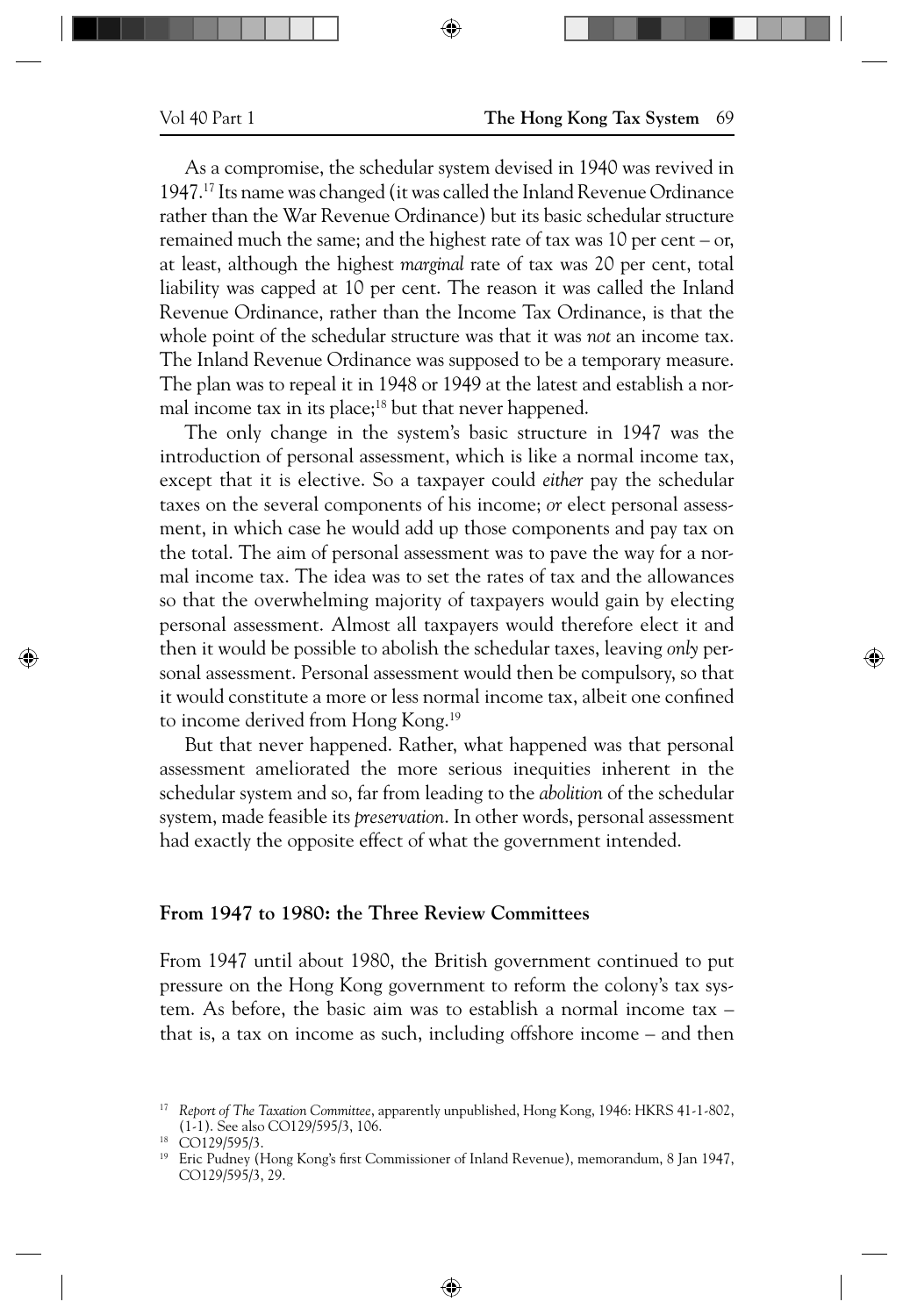⊕

⊕

to crank up the rates of tax.<sup>20</sup> But this never happened, for two main reasons. First, the business community, especially the Chinese businessmen, remained resolutely opposed.<sup>21</sup> Second, the Inland Revenue Ordinance immediately demonstrated its one great redeeming virtue: despite its gross theoretical inadequacy, it almost always produced more money than the government wanted to spend.<sup>22</sup>

This chapter of Hong Kong's tax history fall into three periods of about 10 years each. In each of the three periods the process of tax reform was dominated by the financial secretary. In the 1950s the financial secretary was Sir Arthur Clarke; in the 1960s, it was Sir John Cowperthwaite; and in the 1970s, it was Sir Philip Haddon-Cave. Clarke, Cowperthwaite and Haddon-Cave all thought that it was obvious that what Hong Kong required was a normal income tax – that is, a single, comprehensive tax covering both (a) the worldwide income, including offshore income, of all persons resident in Hong Kong and also (b) all income derived from Hong Kong by persons resident elsewhere.<sup>23</sup>

In the hope of achieving the goal of a normal income tax, Clarke, Cowperthwaite and Haddon-Cave each persuaded the governor under whom he served (respectively, Sir Alexander Grantham, Sir David Trench and Sir Murray Maclehose) to establish a committee. These were the First, Second and Third Review Committees: the First Committee was established by Grantham in the 1950s;<sup>24</sup> the Second Committee was established by Trench in the 1960s;<sup>25</sup> and the Third Committee was established by Maclehose in the 1970s.<sup>26</sup> But all three committees failed to achieve the financial secretaries' goal of a normal income tax.

It was repeatedly alleged throughout this period that the colonial government was acting on instructions from London and that the idea that Hong Kong should have a normal income tax charged at rates comparable to those in the United Kingdom was not devised by the colonial

<sup>&</sup>lt;sup>20</sup> See for example E. Melville (of the Colonial Office), letters to John Cowperthwaite, 14 Apr 1961 HKRS 163-9-242, (10) and 30 May 1961, HKRS 163-9-242, (17).

<sup>21</sup> *See* for example C. Y. Kwan, *Hong Kong Hansard*, 19 Mar 1962, pp 93–94.

<sup>22</sup> *See* for example Sir John Cowperthwaite's 1971 Budget Speech, *Hong Kong Hansard*, 24 Feb 1971.

<sup>23</sup> *See* for example HKRS 163-9-242; Sir John Cowperthwaite, *Hong Kong Hansard*, 24 Feb 1966, p 79; Sir Philip Haddon-Cave, 1975 and 1976 Budget Speeches. In the course of his time in office, however, Cowperthwaite revised his views. In the beginning, like Clarke and Haddon-Cave, he thought it obvious that what was required was a normal income tax, covering both Hong Kong income and offshore income. But later, whilst remaining of the view that what was required was a single tax on income as such, he thought it would be appropriate to confine this tax to income derived from Hong Kong. *See Hong Kong Hansard*, 24 and 25 Mar 1966, pp 209–210.

<sup>24</sup> *Report of the Inland Revenue Ordinance Committee*, Government Printer, Hong Kong, 1954.

<sup>25</sup> *Report of the Inland Revenue Ordinance Review Committee Parts I (1967) and II (1968)*, S. Young, Government Printer, Hong Kong, 1967 and 1968.

Report of the Third Inland Revenue Ordinance Review Committee, publisher not identified, but presumably Government Printer, Hong Kong, 1976.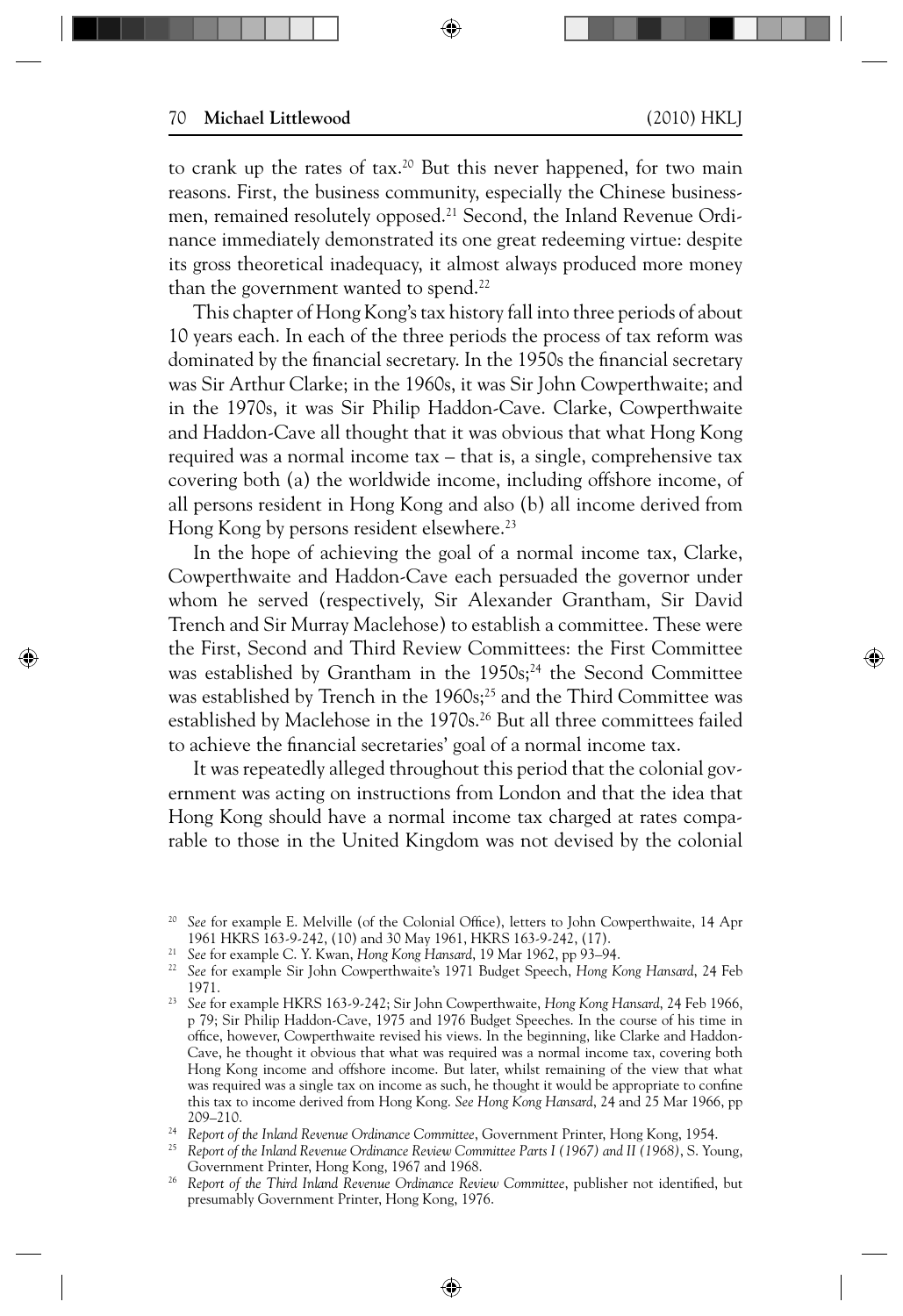government, acting on its own initiative, but dictated by Britain. All three financial secretaries – Clarke, Cowperthwiate and Haddon-Cave – denied that the British government was attempting to dictate tax policy to Hong Kong, but it is clear from documents that are now publicly available that dictating Hong Kong's tax policy was exactly what London was trying to  $do.^{27}$ 

 $\Box$  star to  $\bigoplus$ 

# *The First and Second Review Committees*

In any event, the first and second committees were stymied at the outset: on both occasions, the business community persuaded the governor (Sir Alexander Grantham in 1952; Sir David Trench in 1966) to draft their terms of reference so narrowly that they were not permitted to consider the possibility of a normal income tax.<sup>28</sup> Consequently these two committees were reduced to recommending a variety of relatively trivial technical refinements to the schedular system. As a result, neither Clarke nor Cowperthwaite made any progress at all towards their goal of a normal income tax.

Cowperthwite's failure is notable, because he is widely regarded as a towering figure, who used his control of the government's finances to dictate government policy generally. For example, Frank Welsh, the author of one of the best general histories of Hong Kong, refers to the 1960s as "the Cowperthwaite years".29 But this apparent paradox is easily explained: the proposal for a normal income tax was the only proposal Cowperthwaite ever made that was seriously contrary to the interests of business. He could do whatever he liked, it seems, so long as he did what business wanted.

# *The Third Review Committee*

⊕

The Third Committee failed too, but its story is a little different. This time the Financial Secretary (Sir Philip Haddon-Cave) succeeded in getting the Governor (Sir Murray Maclehose) to appoint a committee with terms of reference sufficiently broad to permit it to consider the possibility of a normal income  $\text{tax};^{30}$  and the committee duly proposed something resembling a normal income tax.<sup>31</sup> Specifically, the Third Review Committee proposed that there should be a single tax on income as such, though it also proposed that this tax should be confined to income derived from Hong Kong.

⊕

<sup>30</sup> *Report of the Third Review Committee* (n 26), para 1.

<sup>31</sup> *Report of the Third Review Committee* (n 26), Ch 2.

<sup>27</sup> *See* for example the letters referred to in n 20. *See* also Littlewood (n 1), pp 201–205.

<sup>28</sup> *Report of the First Review Committee* (n 24), para 1; *Report of the Second Review Committee (Part I)* (n 25), p iii.

<sup>29</sup> Frank Welsh, *A History of Hong Kong* (London: Harper Collins, revised edn, 1997), p 475.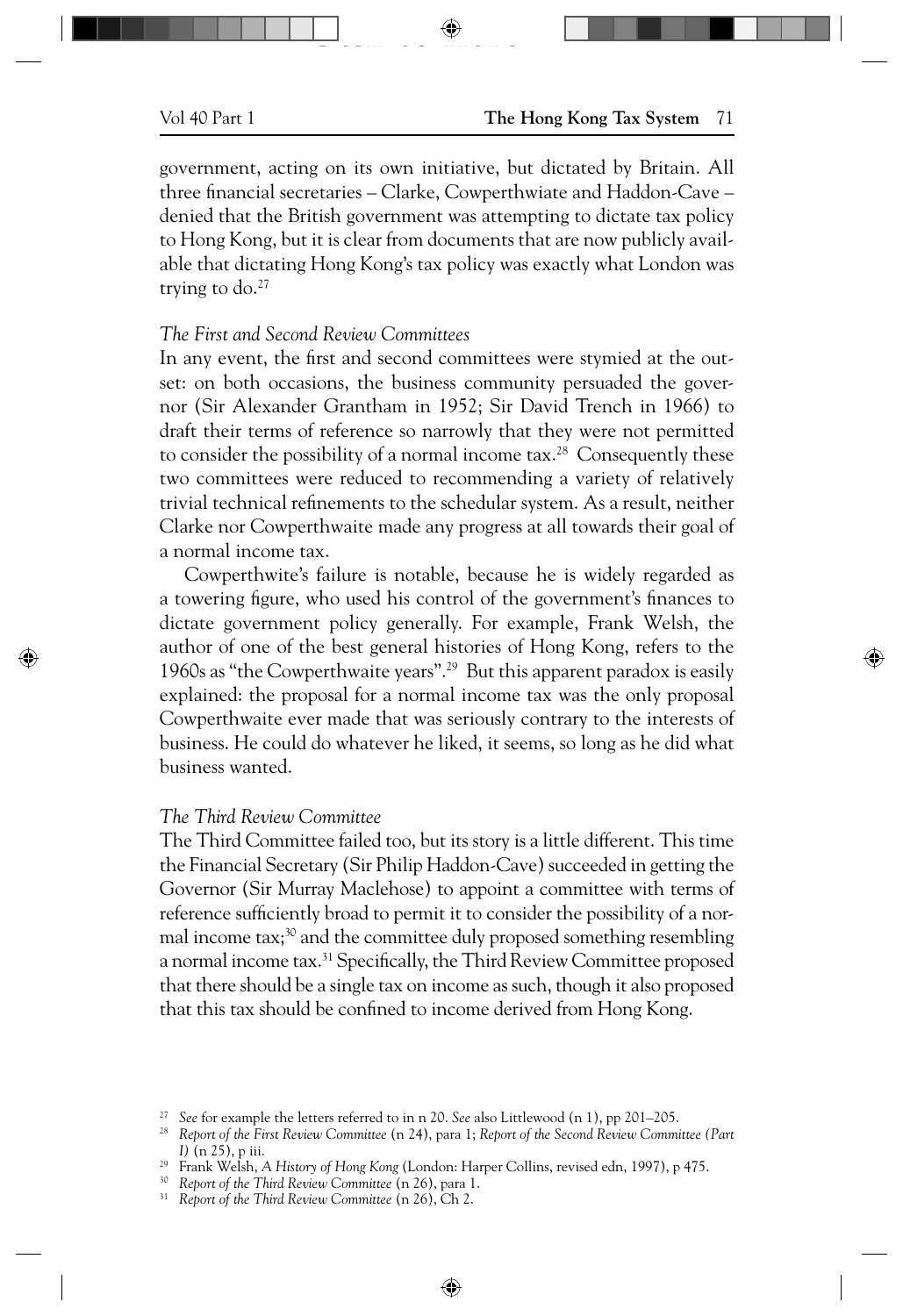↔

⊕

That is, offshore income would continue to be exempt from tax, as before. But having got that far, Haddon-Cave got no further: the government rejected all of the committee's major recommendations. Most importantly, it rejected the proposal that there should be a single tax on income as such, instead of the four schedular taxes.

⊕

The official reason given by the government for *not* establishing something resembling a normal income tax (as recommended by the Third Review Committee) was that the Inland Revenue Department had recently purchased a new computer and was consequently too busy to deal with the administrative burden of basic tax reform "at this time".<sup>32</sup> Since then, nothing has happened, so the official position seems to be that the reason Hong Kong still has the tax system designed in 1940 is that in the 1970s the Inland Revenue acquired a new computer. This is obviously absurd. The real reason must be that the business community declined to go along with the proposal (and the government, as before, shied away from using the official majority to outvote the unofficials).

The question arises therefore: why did the government set up the Committee at all, if it had neither the support of the business community to establish a normal income tax, nor the will to proceed without it? The answer seems to be that the government set up the committee expecting it to fail; and that the reason it did *that* was simply to get London off its back. Several years earlier, in 1973, the Governor, Maclehose, had wanted to promote Haddon-Cave from Financial Secretary to Chief Secretary; but the British government vetoed the promotion, on the grounds that Haddon-Cave had failed to establish a steeply progressive income tax.<sup>33</sup> Then, in 1976, Maclehose and Haddon-Cave set up the Third Review Committee, which proposed that there should be a more or less normal income tax. And in 1981, Haddon-Cave was at last promoted from Financial Secretary to Chief Secretary. He had not established a normal income tax, but apparently he had satisfied London that he had done all that was feasible.

### **1981–1997: the Modern City-State**

Haddon-Cave's successor as Financial Secretary was Sir John Bremridge, whose appointment was unprecedented in that he was not a career civil servant, but a businessman. There was much speculation at the time as to why the Governor (Maclehose) had made such an unexpected appointment.

<sup>32</sup> Sir Philip Haddon-Cave, 1979 Budget Speech, Annex 15, *Hong Kong Hansard*, 28 Feb 1979, p *600.*

<sup>33</sup> *See* Norman Miners, *The Government and Politics of Hong Kong* (Hong Kong: Oxford University Press, 5<sup>th</sup> ed, 1991), pp 142–143; Littlewood (n 1), pp 201–205.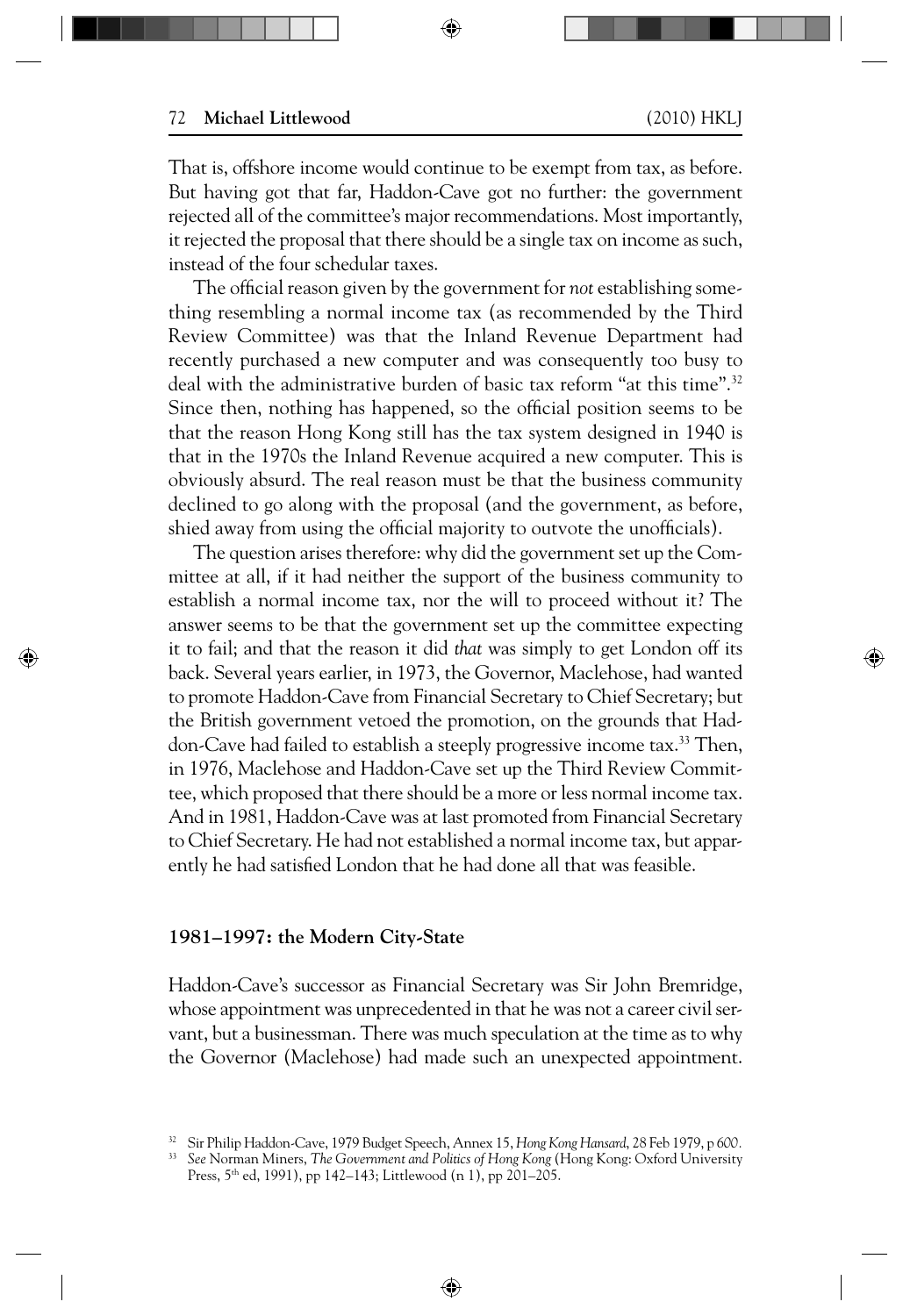⊕

The answer is perhaps that the businessmen had tired after 40 years of financial secretaries attempting to foist a British-style tax system on them; that they had therefore persuaded the Governor to appoint someone who could be relied on to leave the tax system alone; and that it was Bremridge's well known opposition to tax reform<sup>34</sup> that won him the job. In any event, since 1981 the Hong Kong government has never seriously suggested that the territory should have a normal income tax. Also at this point (about 1981) the *British* government seems to have lost interest in Hong Kong's tax system – though it is difficult to be sure, because the public record from this period remains closed.

⊕

Bremridge was followed by Sir Piers Jacobs, Sir Hamish Macleod and Sir Donald Tsang (who served as the last Financial Secretary under British rule, the first under the new regime, and, on Tung Chee Hwa's retirement, the second Chief Executive of the Hong Kong SAR). As before, there were no changes in the Hong Kong tax system's basic structure. On the contrary, Bremridge immediately implemented reforms that effectively entrenched the schedular system. Most importantly, he started making changes to the tax treatment of interest, culminating, in 1989, in the abolition of interest tax.

## *The Judicial Expansion of the Tax System*

An intriguing episode in this chapter of Hong Kong's tax history is the sweeping extension of the tax system effected by the territory's courts between 1980 and 1997.

As has been explained, one of the basic features of the Hong Kong tax system is that it is based on the source principle, meaning that tax is only imposed on income derived from Hong Kong. In other words, income derived from outside Hong Kong is not taxable. In this respect, Hong Kong's tax system is unusual. Most developed countries' tax systems are based on both residence *and* source. Thus, a person who is resident in the jurisdiction is obliged to pay tax on his worldwide incomes, meaning both income derived from the jurisdiction and also income derived from anywhere else. And income derived from the jurisdiction is taxable there, whether the person to whom it accrues is resident there or not.

As has also been explained, it was not the Hong Kong government's idea to exempt offshore income from tax. Rather, this was proposed and insisted upon by the businessmen who dominated the committee that designed the colonial tax system in 1940. The government wanted to tax Hong Kong residents on their total income, including offshore income,

 $\bigoplus$ 

<sup>34</sup> *See* for example *Hong Kong Hansard*, 25 Mar 1976, p 703.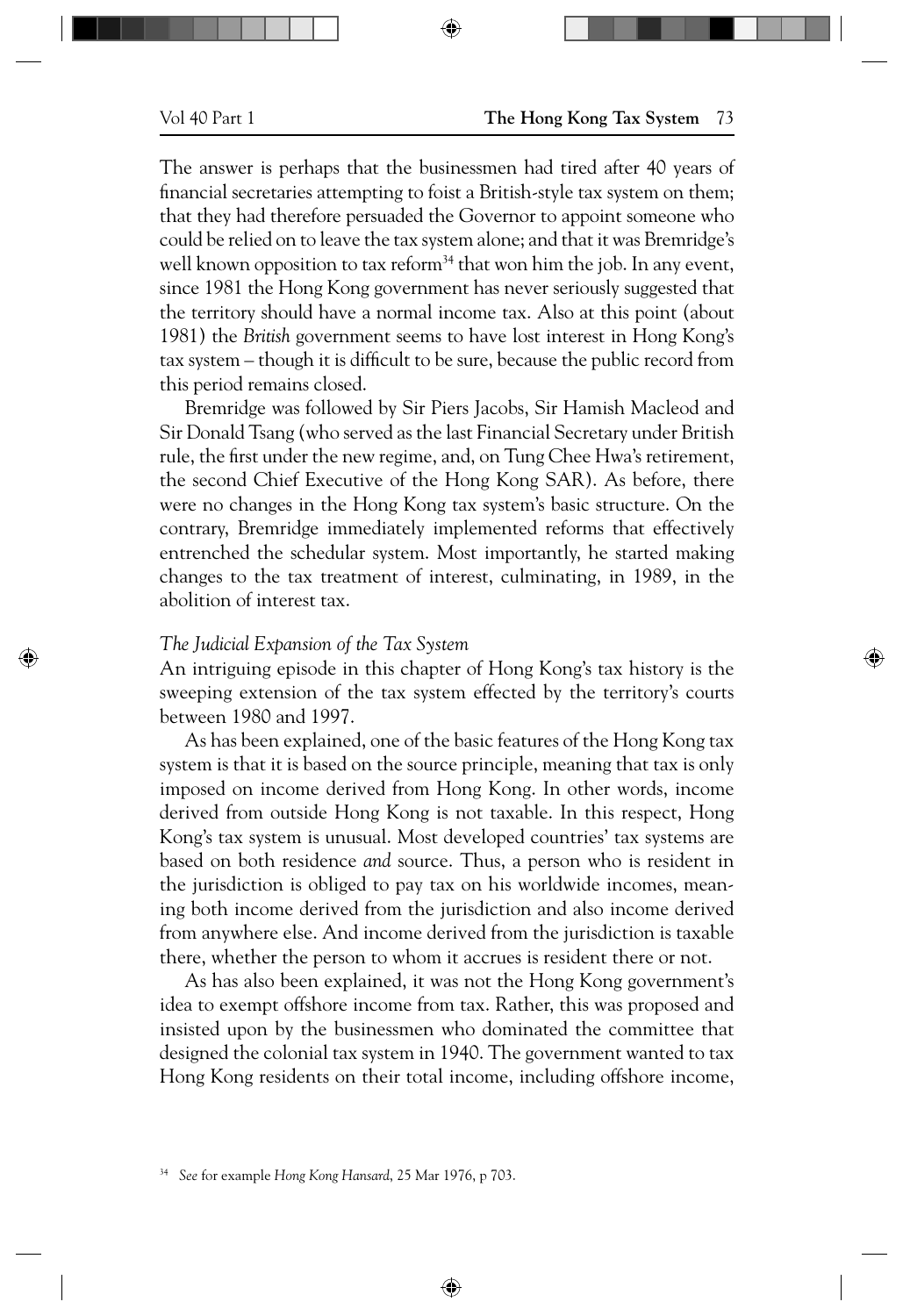⊕

and only agreed to exempt offshore income from tax because otherwise there would have been no income tax at all (the government having already decided not to use the official majority to outvote the unofficials). Having conceded the exemption as a supposedly temporary measure, the government spent the next 40 years (from 1940 to 1980) trying to withdraw it, or at least reduce its scope.

⊕

This it failed to do, but over the period from about 1980 to 1997, the courts reinterpreted the legislation so as to dramatically extend its scope. Section 14 of the Inland Revenue Ordinance imposes tax on profits "arising in or derived from Hong Kong". These words were first adopted in 1941;<sup>35</sup> they were revived after the war in 1947; and they have remained unchanged ever since. When it came to interpreting them, there was a large body of case law upon which the Hong Kong courts could rely, because in the late nineteenth century and the early twentieth, sourcebased income taxes were the norm throughout the British Empire (excepting only the United Kingdom itself, which had taxed offshore income since introducing income tax in 1803). Most importantly, Australia, New Zealand, Canada, India and South Africa all had source-based income taxes; and the courts of all these colonies and dominions, and also the Privy Council, had repeatedly been called upon to distinguish between taxable domestic income and non-taxable offshore income.<sup>36</sup>

The first important case was *In re Tindal*,<sup>37</sup> decided by a New South Wales court in 1897. This case established the basic principle that a profit made by selling goods is derived from the place where the goods are sold. So a firm carrying on business in New South Wales and selling goods in England was not taxable on the profit, under source-based tax system of New South Wales. Then, in *Commissioners of Taxation v Kirk*, 38 the Privy Council held that in the case of a profi t made by *manufacturing*  and selling goods, some qualification to this principle might be necessary, and that in some circumstances it might be appropriate to attribute *part*  of the profit to the manufacturing.

Thus, depending on the circumstances, a profit made by manufacturing and selling goods should be either (a) attributed entirely to the place where the goods are sold or (b) attributed partly to the place where the goods are manufactured and partly to the place where they are sold. Next,

⊕

↔

<sup>35</sup> War Revenue Ordinance 1941 ss 15 and 16.

<sup>36</sup> *See* for example Peter Willoughby and Andrew Halkyard, *Encyclopaedia of Hong Kong Taxation*  (Hong Kong: Butterworths, 1993); Jefferson VanderWolk, *The Source of Income: Tax Law and Practice in Hong Kong* (Hong Kong: Sweet & Maxwell, 3rd edn 2002); and Michael Littlewood, "The Privy Council, the Source of Income and *Stare Decisis*" [2004] British Tax Review 121.

 $^{37}$  (1897) 18 NSWLR 378.<br><sup>38</sup> [1900] AC 588 PC

<sup>[1900]</sup> AC 588 PC.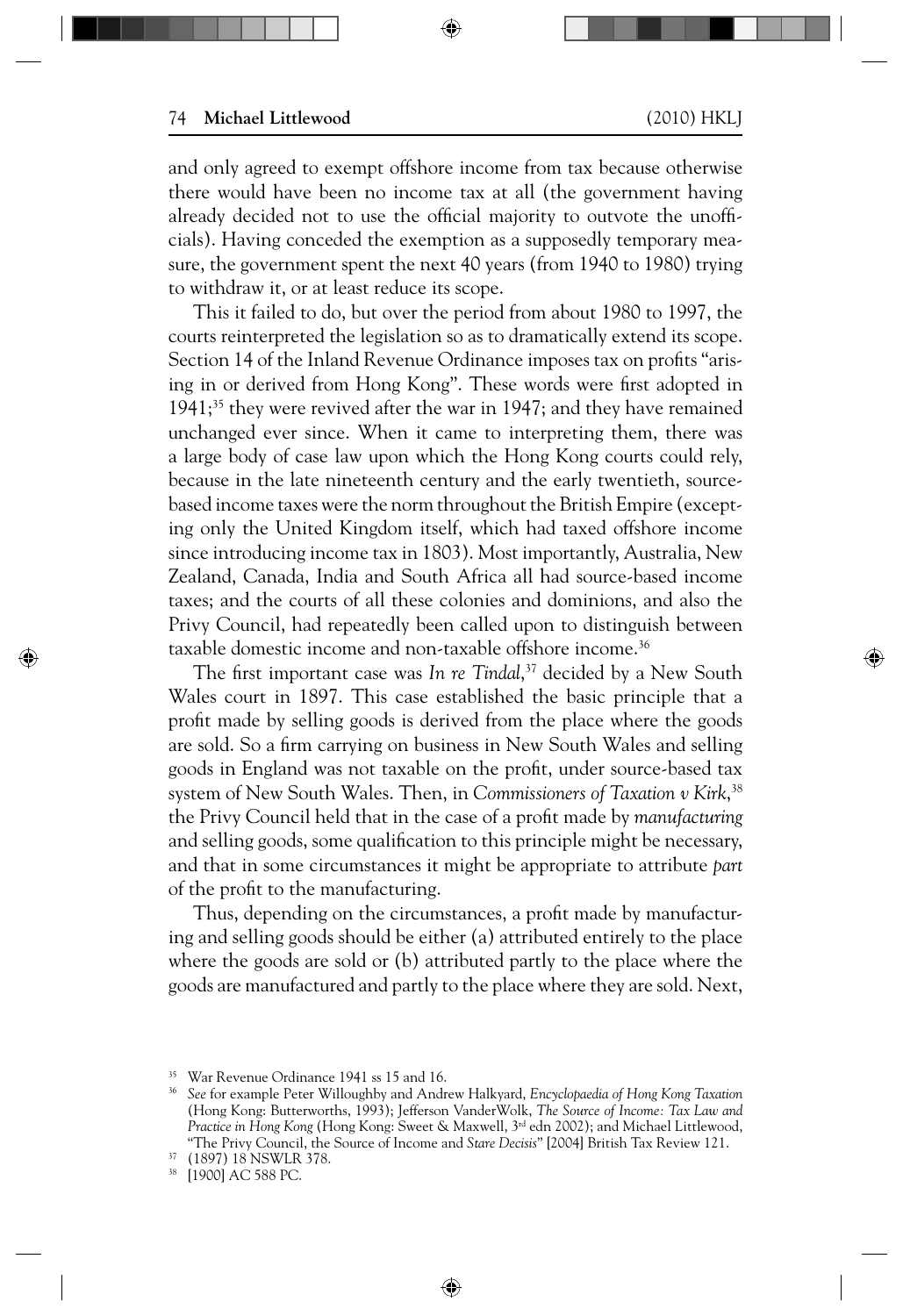in *Lovell & Christmas Ltd v Commissioner of Taxes*, 39 the Privy Council confirmed that the rule in *Tindal's* case still applied where the taxpayer makes a profit by selling goods that he has not manufactured. So if the taxpayer makes a profit by *buying* and selling goods, the profit is derived from the place where the goods are sold. And likewise, if the taxpayer makes a profit by selling goods as an agent, the profit is derived from the place where the goods are sold.

⊕

These principles were confirmed and refined in a large number of other cases, for example *Commissioner of Taxation v D & W Murray Ltd*<sup>40</sup> and *International Harvester Co of Canada Ltd v Provincial Tax Commission*. 41 For 40 years, the Hong Kong government administered the colony's tax system on this basis. In fact, the government seems generally to have accepted that *all* profits made by exporting goods or services were derived from outside Hong Kong and therefore not taxable.<sup>42</sup> In other words, the government accepted the general rule laid down in *Tindal* and ignored the exception created in *Kirk*. Consequently, many Hong Kong firms paid no tax at all.

Starting in about 1980, however, the Inland Revenue persuaded the Hong Kong courts to take a much more expansive approach. The most important cases are *Sinolink Overseas Ltd v Commissioner of Inland Revenue*, <sup>43</sup> *Commissioner of Inland Revenue v Hang Seng Bank Ltd*, <sup>44</sup> *Commissioner of Inland Revenue v HK-TVB International Ltd*, 45 and *Commissioner of Inland Revenue v Orion Caribbean Ltd*. 46 The combined effect of these cases is that, if a firm carries on business in Hong Kong, and it does not have a branch outside Hong Kong, then the *whole* of its profits are regarded as being derived from Hong Kong, and therefore taxable – except in "rare cases".<sup>47</sup>

In other words, although the government failed to *amend* the legislation to tax offshore profits, it succeeded in persuading the courts to *reinterpret* it, to much the same effect. This judicial expansion of the tax system raises two questions. First, is it appropriate for the judges to have expanded the scope of the tax system in this way? And second, are there

⊕

 $^{39}$  [1908] AC 46 PC.

 $^{40}$  (1929) 42 CLR 332 HCA.<br> $^{41}$  [1949] AC 36 PC

<sup>&</sup>lt;sup>41</sup>  $[1949]$  AC 36 PC.<br><sup>42</sup> Michael Littlewood

Michael Littlewood, "The Taxation of Manufacturing Profits: A Re-interpretation" (1997) 27 HKLJ 313.

<sup>43 (1985) 2</sup> HKTC 127.

<sup>44 [1991] 1</sup> AC 306. 45 [1992] 2 AC 397.

<sup>46 [1997]</sup> STC 923.

<sup>&</sup>lt;sup>47</sup> Commissioner of Inland Revenue v HK-TVB International Ltd [1992] 2 AC 397, p 409; Commissioner of Inland Revenue, *Departmental Interpretation and Practice Notes* No 21 (Revised Dec 2009), para 17(o).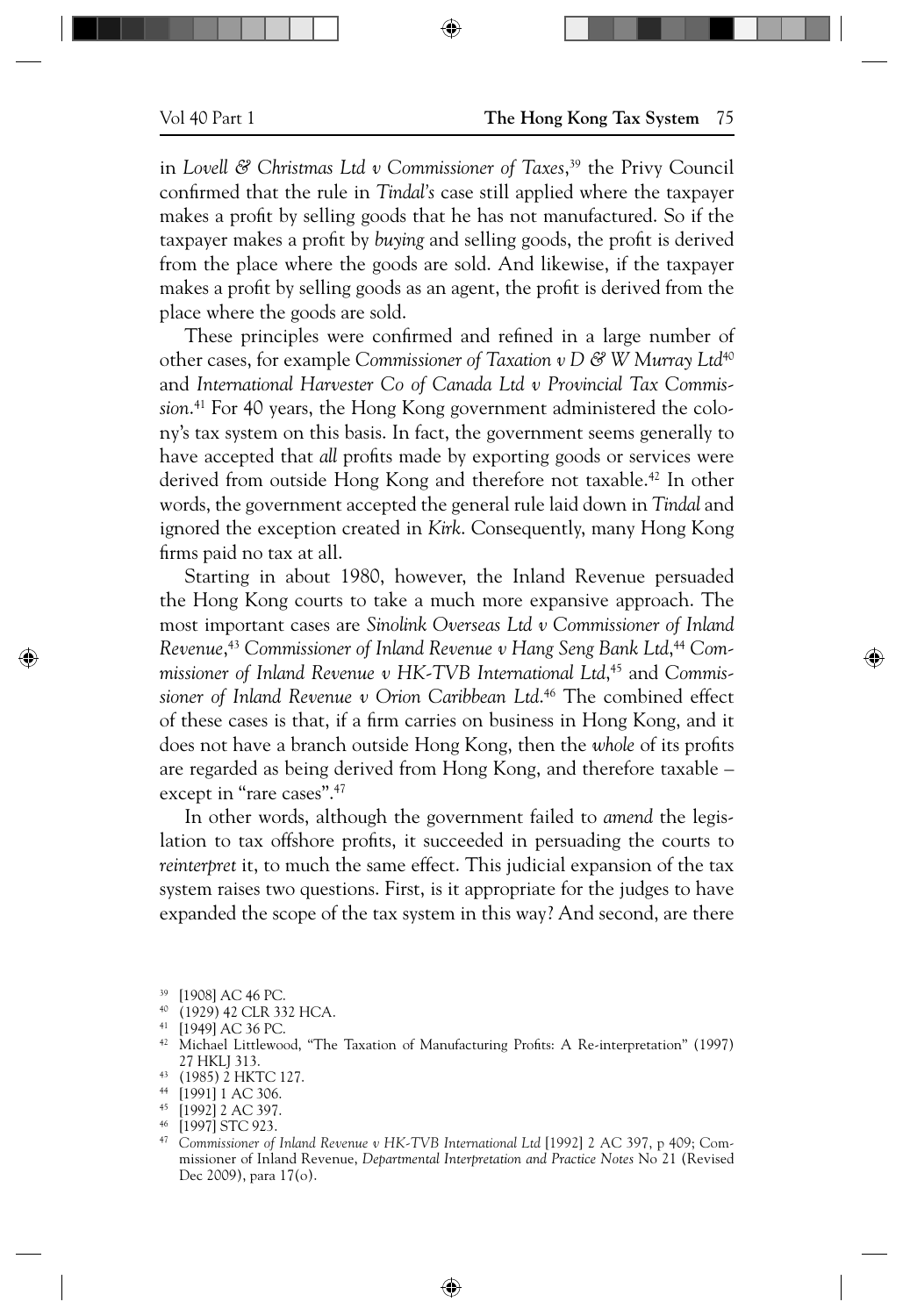any other instances of the Hong Kong courts engaging in law-making on this scale?

⊕

## **The Post-Handover Period**

Since 1997, not much has happened, in terms of the development of Hong Kong's tax system. The Inland Revenue Ordinance has been repeatedly amended, but all the amendments have been trivial; none has made any difference to the Ordinance's basic structure. Consequently, Hong Kong still has the supposedly temporary wartime system of taxation invented in 1940 and revived in 1947.

There have, however, been three developments that have left the Ordinance itself unchanged, but which nonetheless relate to the basic functioning of the tax system, namely (1) the enactment of the Basic Law, (2) the proposal to introduce a value-added tax (to be called Goods and Services Tax or GST), and (3) the Hong Kong government's policy of entering into double tax agreements with other governments.

### *The Handover and the Basic Law*

⊕

The handover left Hong Kong's tax system basically unchanged. Most importantly, the Basic Law preserved what is colloquially referred to as the "fiscal firewall": that is, the tax systems and public finances of Hong Kong and the Mainland remain completely separate.<sup>48</sup> But the Basic Law also contains provisions intended to ensure that there is no change to the traditional low tax policy<sup>49</sup> and that the Hong Kong government does not operate at a deficit.<sup>50</sup>

These provisions are interesting in several respects. Most importantly, Article 108 of the Basic Law provides (in part) as follows:

"The Hong Kong Special Administrative Region shall, taking the low tax policy previously pursued in Hong Kong as reference, enact laws on its own concerning types of taxes, tax rates, tax reductions, allowances and exemptions, and other matters of taxation".

This raises a number of problems. First, what exactly is the low tax policy? How low is low? Second, is Article 108 justiciable, or merely symbolic? What would happen if the Hong Kong government were for some reason to enact a law imposing a tax that was *not* in accordance with the low tax

Basic Law Arts 18, 106 and 108.

<sup>49</sup> Basic Law Art 108.

<sup>50</sup> Basic Law Art 107.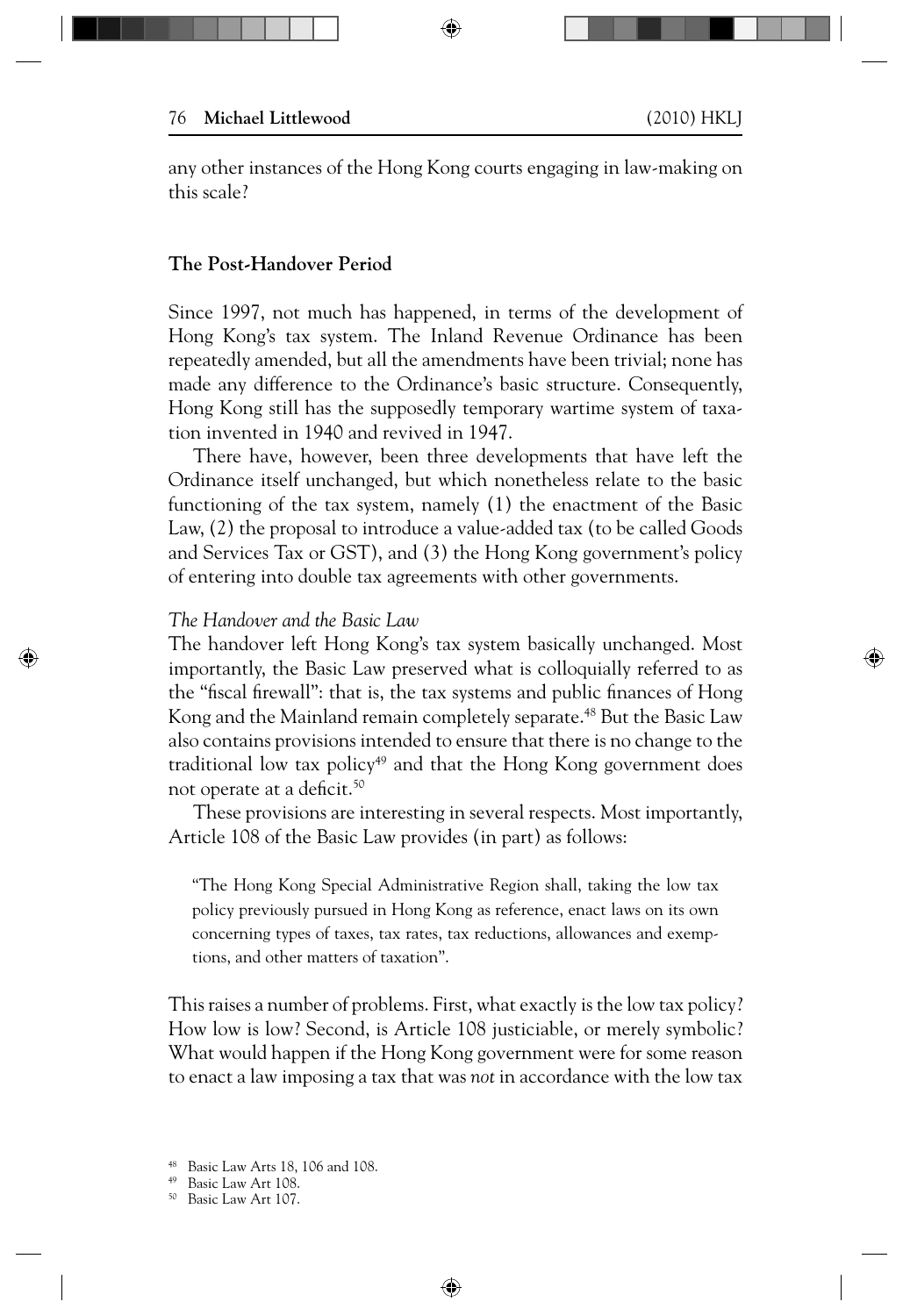policy? Would it be unconstitutional and therefore void? Would it be lawful for people to refuse to pay the tax, on the basis that it was not in accordance with the Basic Law? Third, who would get to decide? Would it be the Court of Final Appeal in Hong Kong? Or would it be a matter of interpretation for the Standing Committee of the National People's Congress in Beijing?<sup>51</sup>

⊕

It seems reasonable to suppose that the purpose for which Article 108 was enacted was to protect Hong Kong's richer residents from the possibility that democracy might one day lead to a steep progressive income tax. Thus, if a heavy tax were ever to be imposed on large incomes, it would be possible for the courts to strike it down for non-compliance with Article 108 – or, failing the courts, the Standing Committee. But it is also possible that a tax *favoured* by the establishment – for example, GST – could be challenged under Article 108. For instance, it could be said that a tax on rice, even at a low rate, would not be in accordance with Hong Kong's traditional low-tax policy (especially since a value-added tax, such as GST, even if charged at a very low rate – say 3 per cent – would produce very substantial revenues). If the courts were to hold that Article 108 is simply not justiciable, it would fail to serve its purpose (protecting large incomes from populist tax increases). But if they were to hold that it *is* justiciable, they would presumably find it necessary to define the "low tax policy", which seems troublesome.

#### *The Proposal to Introduce GST*

⊕

In the late 1980s the Financial Secretary, Sir Piers Jacobs, attempted to introduce a sales tax.<sup>52</sup> His idea was partly that the new tax would stabilise the government's rather volatile revenues and also that it would make it possible to reduce the rates of tax on income. But nothing came of Jacobs's proposal, mainly because it was opposed not only by the majority of Hong Kong people but also by the business community.<sup>53</sup> This is intriguing because elsewhere in the world business interests have typically been in favour of sales taxes and other general indirect taxes because they see them as a means of shifting a substantial part of the burden of taxation downwards onto ordinary working people, thus making it possible to cut the taxes on business profits and large personal incomes. But be that as it may, nothing came of Jacobs's proposal.

Shortly after the handover, however, the SAR government decided to introduce GST.<sup>54</sup> Again, its aim was to use the new tax to finance

<sup>51</sup> *See* Basic Law Art 158.

<sup>52</sup> *See* the 1987 Budget Speech, paras 43–51 and Hong Kong Government Secretariat (Finance Branch), *Consultative Paper: Sales Tax*, Hong Kong, 1989.

<sup>53</sup> *See* in particular the 1988 Budget Debate.

<sup>54</sup> *See* Antony Leung, 2003 Budget Speech and Hong Kong Government, *Consultation Document: Broadening the Tax Base: Ensuring our Future Prosperity*, 2006.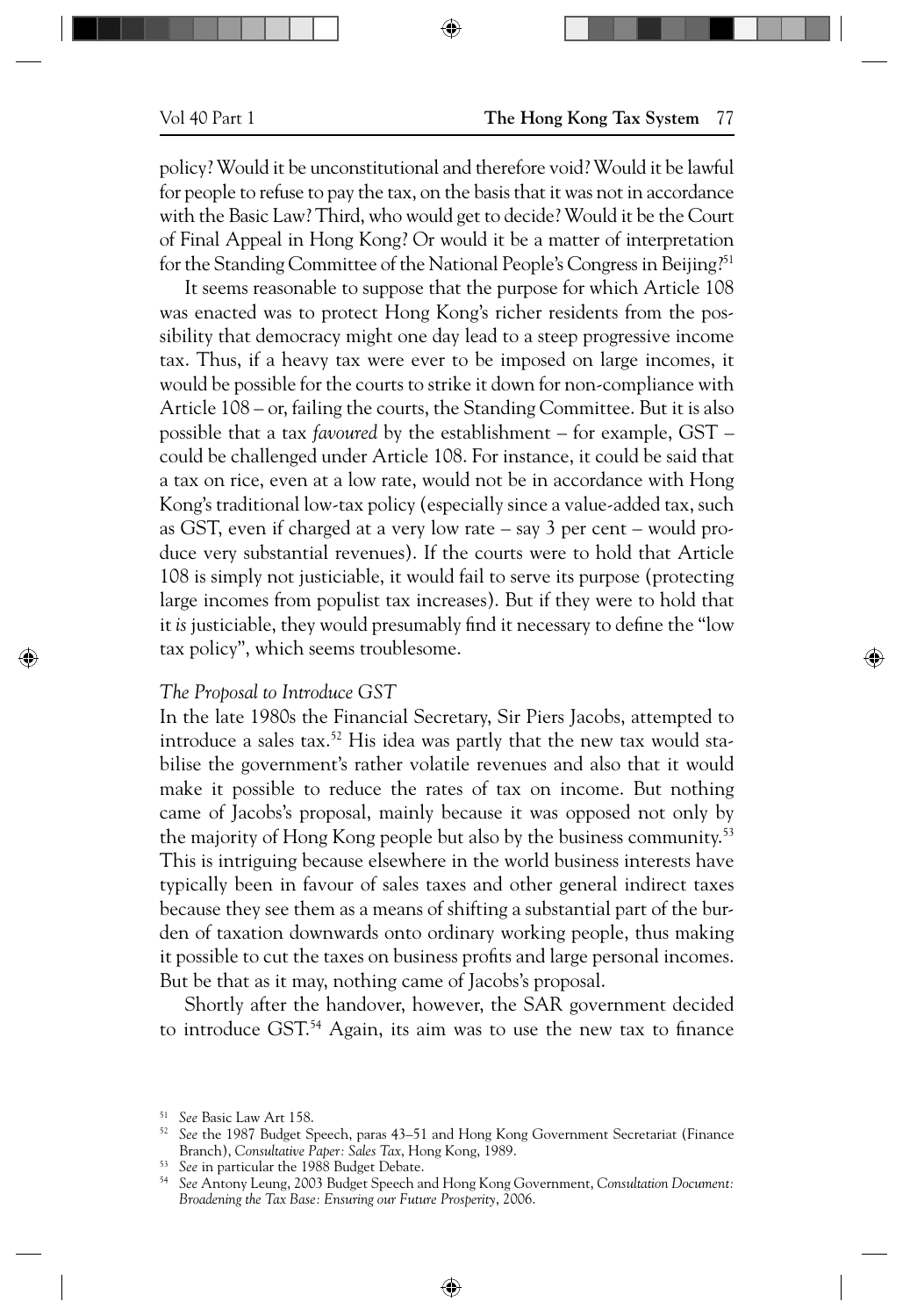⊕

very substantial income tax cuts. This proposal, too, has so far come to nothing, for the same reason – that is, it was opposed by the business community.55 Notwithstanding this setback, the government still seems committed to what it calls "broadening the tax base" – which is really a euphemism for "making ordinary working people pay more tax". Whether it succeeds remains to be seen.

⊕

### *Double Tax Agreements*

⊕

The third post-handover trend is the SAR government's new policy of entering into Double Tax Agreements (or DTAs) with other governments. To date, it has entered into DTAs with the Mainland, Belgium, Thailand, Luxembourg, Vietnam, Brunei, the Netherlands and Indonesia. One reason for this policy is that as the years have gone by the OECD countries (the United States, the western European countries, Japan and so on) have become increasingly concerned about the various jurisdictions around the world that function as tax havens – that is, making it possible for people living in OECD countries to avoid or evade the taxes they should have been paying there.

In the mid-1990s, the OECD became serious about shutting down the tax havens and launched a campaign against them.<sup>56</sup> To this end, the OECD countries have put tremendous pressure on other governments to agree to hand over information about taxpayers.<sup>57</sup> Thus, in order for Hong Kong to be regarded as a good global citizen it is necessary for the SAR government to appear to be willing to enter into treaties providing for the exchange of information. And so the Hong Kong government, attempting to extract some benefit from this situation, seems to have adopted the position that it is prepared to provide information to any government that in return is prepared to grant relief from withholding taxes imposed on dividends, royalties and interest – for the standard form DTA produced by the OECD provides for both the exchange of information and reduced withholding taxes. The governments of the OECD countries appear reluctant to accede to this, however, because the effect of a standard-form DTA with Hong Kong would typically be not merely to save cross-border income from being taxed twice, but to prevent it from being taxed at all. How many governments take up this offer remains to be seen.

<sup>55</sup> *See Hong Kong Hansard*, 19 Oct 2006, pp 479–580.

<sup>56</sup> *See* OECD, *Harmful Tax Competition: An Emerging Global Issue*, 1998.

<sup>57</sup> *See* OECD, *Tax Cooperation: Towards a Level Playing Field: 2006 Assessment by the Global Forum on Taxation*, 2006.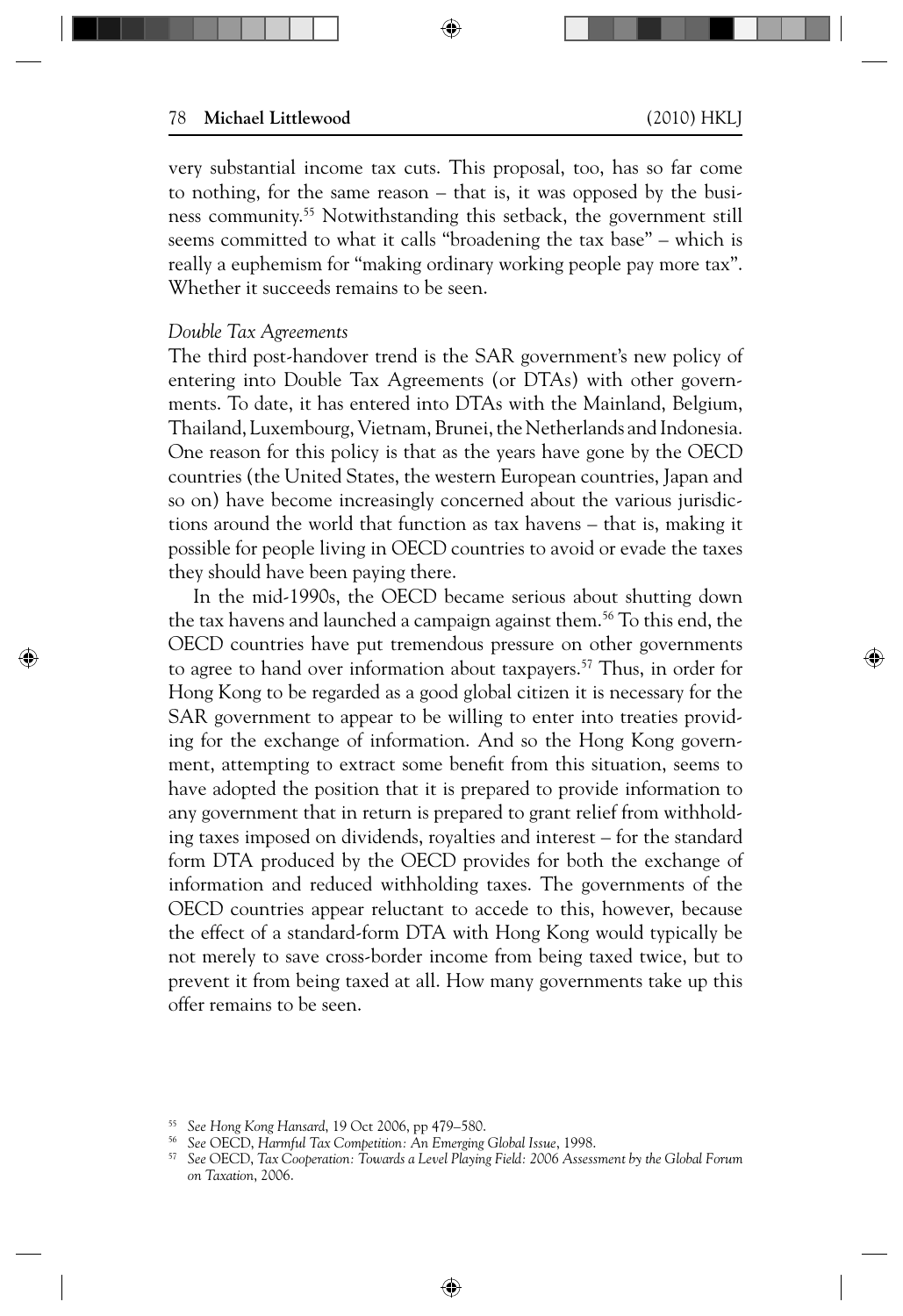⊕

# **2. The Future**

As regards the future, it seems that Hong Kong is facing a problem: that many people very much like Hong Kong's tax system as it is; but they also like democracy; and they fear that it is impossible to have it both ways because, they think, everywhere else in the world, democracy has led to steeply progressive income taxes, not at all like Hong Kong's. It may be, however, that Hong Kong can have it both ways. That is, the introduction of a genuinely democratic system of government in Hong Kong, depending on how it is handled, is unlikely to lead to high taxes on business profits and large personal incomes. In other words, Hong Kong can probably have its cake and eat it, too.

⊕

There are two main reasons for this. The first is that, although the burden of taxation in Hong Kong is exceptionally light, it is also very heavily concentrated on large incomes. In other developed countries, ordinary working people are quite heavily taxed, and one consequence of this is, that they want something in return – such as relatively generous public spending. In Hong Kong, in contrast, poor people pay hardly any tax at all and ordinary working people likewise pay hardly any tax, so perhaps that is why they do not complain much about the relatively low level of public spending.

The second key point is that the tax systems of the developed democracies all rely on PAYE. That is, the tax on income from employment is not paid by the employ*ee*, but by the employ*er*, who withholds the tax from the employee's salary, and pays it to the government, paying to the employee only what is left over. In Hong Kong in contrast, there is no PAYE. Instead, people in employment, if they are liable for tax, are obliged to pay it themselves.

The lack of PAYE in Hong Kong is usually looked on as no more than an administrative curiosity; but in fact, it is crucial. The reason is that other countries' heavy taxes are viable *only* because they are collected from the employer, rather than from the employee. In the rest of the developed world, if the government were to abruptly abolish PAYE, and taxpayers were required to pay their tax themselves, the result would be that a very large number would fail to pay. In order to collect the tax, the government would have to sue defaulters, which would be expensive. Worse, the political cost of dragging otherwise law-abiding citizens through the courts would be colossal. In short, the consequence of abolishing PAYE would be chaos.

Yet Hong Kong manages well enough without it. The reasons for this are self-evident: saving to pay Hong Kong's light taxes is relatively easy and almost all those who are obliged to pay are worth suing, if they fail to pay. But

 $\bigoplus$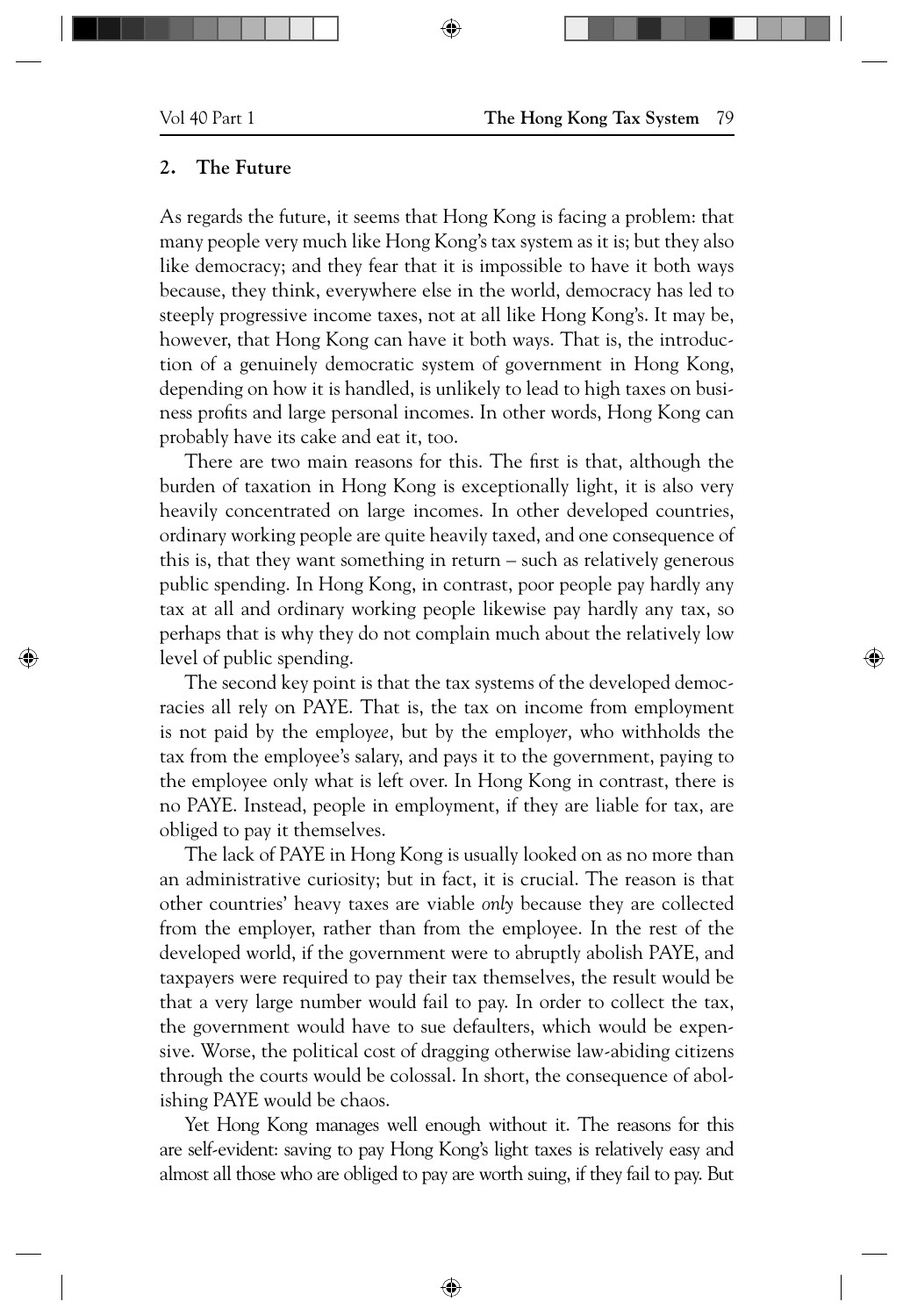⊕

⊕

the fact that Hong Kong has no PAYE gives the Hong Kong government a kind of legitimacy that cannot be claimed by the democracies – for surely a government that can rely on taxpayers' active compliance is more legitimate than one whose finances would be reduced to chaos if it tried to do the same.

⊕

PAYE also has a crucial but under-appreciated psychological effect: it functions as an anaesthetic. It dulls the pain of paying tax and it also dulls the mind. In Hong Kong, most taxpayers seem to have a reasonably accurate idea of how much tax they pay, because they pay it themselves and the experience of writing out a cheque, or handing over banknotes, or making an electronic transfer sticks in the mind. In the rest of the developed world, most people are deprived of this opportunity for reflection. They tend to think of their income in terms of "after-tax income" or "take-home pay" and mostly they have very little idea of how much tax they pay. Many do not even notice how much tax has been withheld by their employer. Even if they notice how much has been withheld, that is a very different experience from writing out a cheque oneself or handing over banknotes.

This is important because democracy is supposed to entail government in accordance with the *rational* preferences of the electorate. But if most voters are unaware of how much tax they pay, how are they supposed to make rational choices about the appropriate levels of taxation and public spending? So what happens in the rest of the world is that voters are very much aware of the *benefits* they get from the government, but they have only a vague idea of the *cost*. And for this reason perhaps there is a tendency for public spending to increase and for taxes likewise to increase.

What all this means is that Hong Kong's elite need not be afraid of democracy; what they should perhaps to be afraid of, assuming they want to preserve the low tax policy, is PAYE, for without PAYE a steep progressive income tax is impossible. So long as Hong Kong has no PAYE, the low tax policy is safe. Conversely, if the Hong Kong government were ever to introduce PAYE, it seems probable that it would lead to: (a) reductions in the allowances (thus subjecting a larger proportion of the workforce to tax) and (b) increases in the rates of tax, especially those applicable to large incomes.

More generally, what Hong Kong's elite might be sensibly apprehensive about is not just PAYE, but *any* tax that shifts the burden downwards and is collected by means of withholding. In other words, if one favours the low tax policy, then the absolutely last thing one wants is GST, because the whole point of GST is to impose tax on poor people and to collect it by means of withholding (in that the tax is not collected from consumers, but from suppliers).

Some people (the brash young capitalists and most accountants) think that shifting some of the burden of taxation onto the ordinary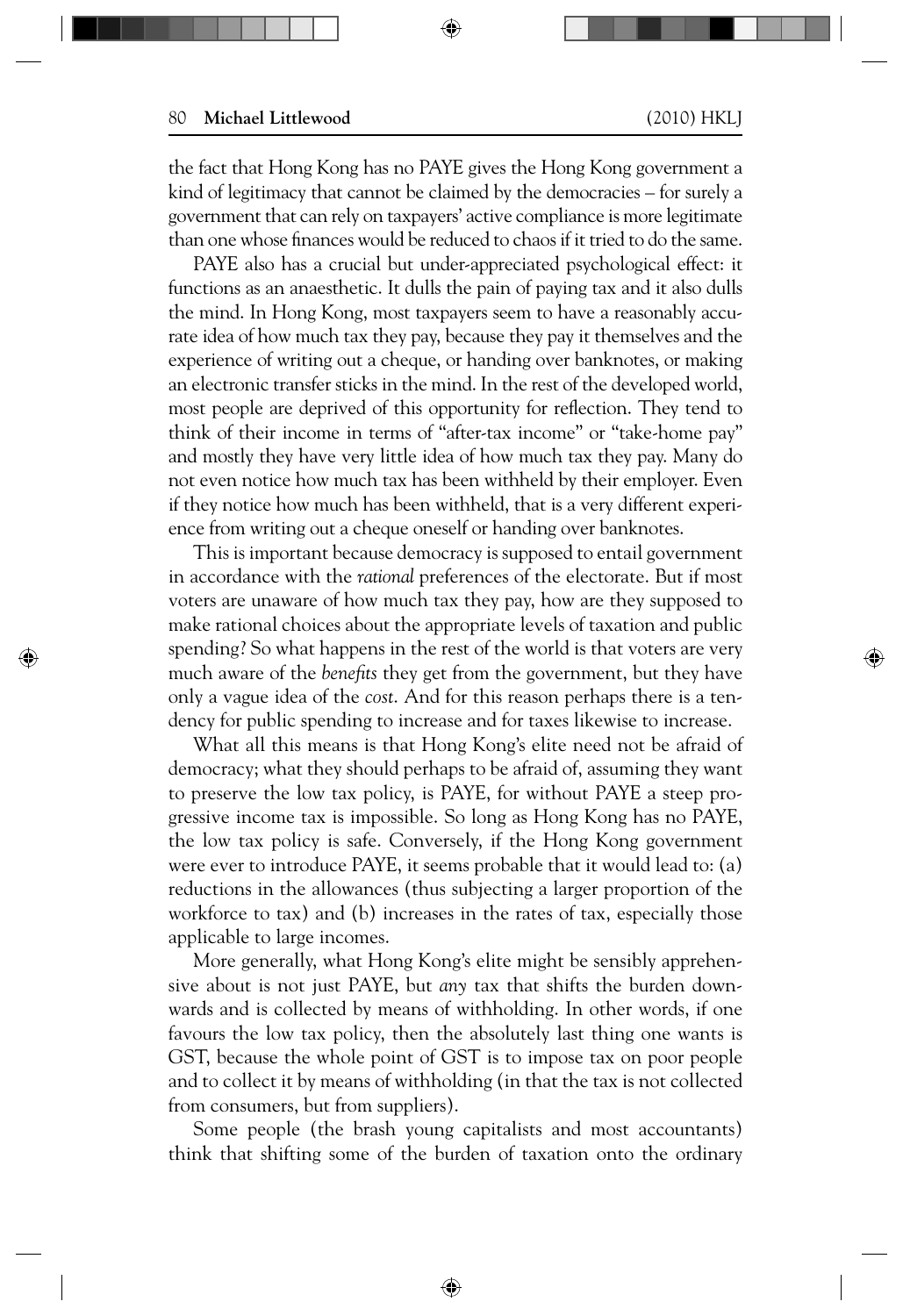Hong Kong people would be a very good thing to do. Others (the wise old capitalists) realise that if poor people are made to pay tax, they will demand something in return – namely, increased public spending and perhaps also a more meaningful vote – and, sooner or later, they will get it. Democracy is, of course, a good thing but, even so, it might not be wise to incite demand for it by goading the populace with regressive taxes. Substantially increased public spending might be a good thing, too; again, however, it might not be wise to whip up demand for it by means of provocatively regressive taxes.

⊕

Everywhere there is a GST, there is an inexorable tendency for public spending to increase; everywhere there is a GST, the government, when it introduced the tax, promised that, once the tax was introduced, the rate of tax would remain unchanged; and everywhere there is a GST, the government has broken that promise. All this is fairly straightforward. Adam Smith, 225 years ago, put it like this:

"The middling and superior ranks of people, if they understood their own interest, ought always to oppose all taxes upon the necessaries of life, as well as all direct taxes upon the wages of labour".58

### **3. Lessons for the Rest of the World**

The lessons Hong Kong holds for the rest of the world are straightforward. There are three of them.

### **Low Flat Tax can Work**

⊕

The first lesson is that a low-rate flat tax can work. That is, it is possible in a developed country to structure a system of very low taxes and very low government spending in such a way that it enjoys very broad public support. Hong Kong's experience suggests that this requires two components. First, the burden must be concentrated on relatively large incomes. Poor people should be exempted from tax altogether and ordinary working people, if taxed at all, should be taxed as lightly as possible. Second, the tax system should be as visible as possible; it should not use withholding methods, such as PAYE and GST, that obscure the weight of the burden.

⊕

<sup>58</sup> *The Wealth of Nations* , V. ii. K. 9.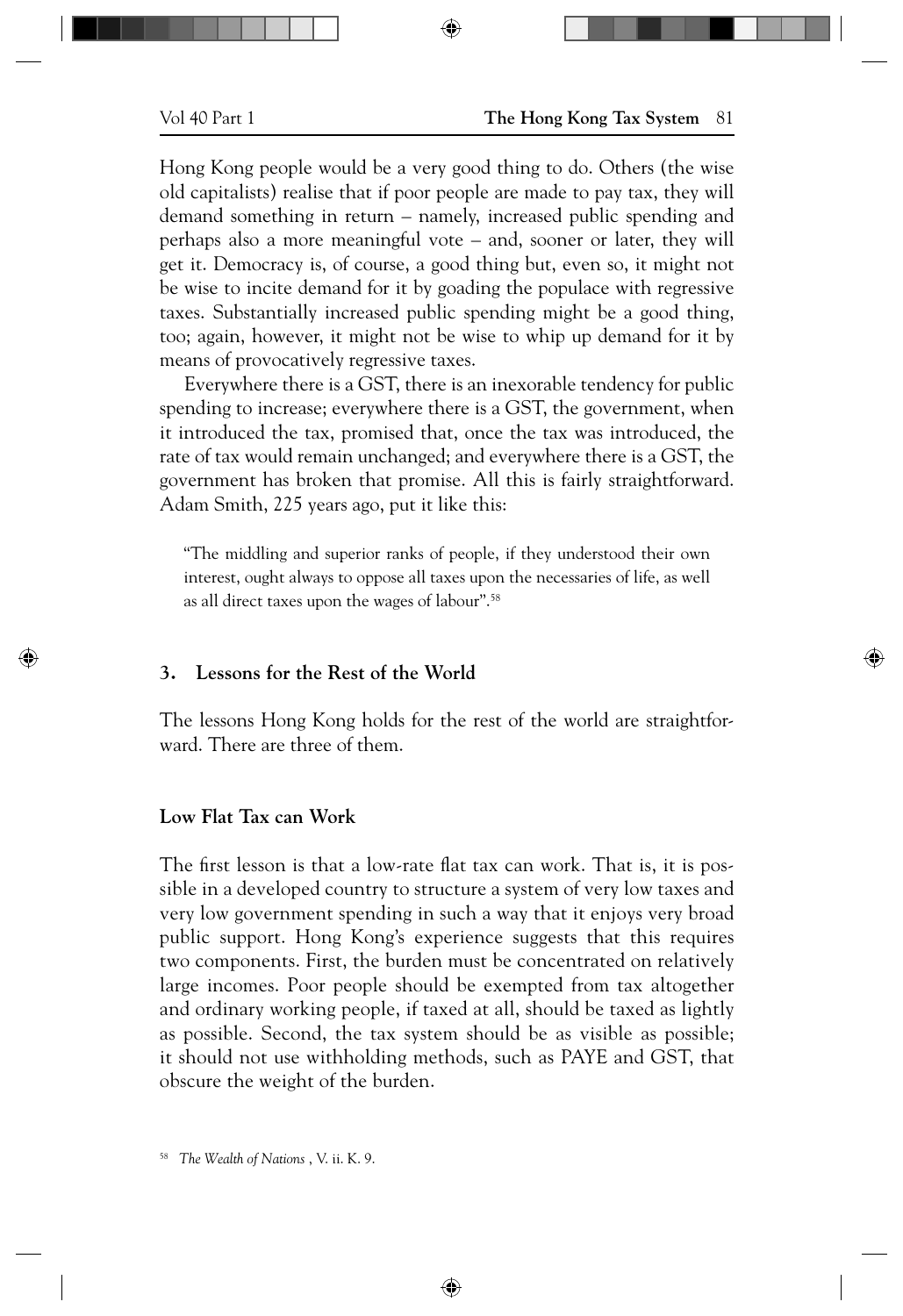⊕

# **Tax Law can be Simple**

The second lesson is that it is possible for a developed country's tax legislation to be reasonably simple – say 200 pages. The key to this seems to be simply trusting the judges. In the rest of the developed world the tax legislation is amazingly complex, because the legislature has tried to provide for just about everything it could think of. Hong Kong's Inland Revenue Ordinance, in contrast, uses only general terms and leaves it to the courts to work out the detail – and this has worked.

⊕

Hong Kong's private-sector tax profession might complain about the quality of judicial decision-making every time the Commissioner wins a case, but really the Hong Kong courts have done very well. They have produced interpretations of the law which are for the most part adequately principled, economically sound, respectful of taxpayers' rights and protective of the government's revenues. Given that Hong Kong's judges have succeeded in doing this, it is difficult to conceive of any reason why judges elsewhere could not do the same.<sup>59</sup>

## **A Progressive Consumption Tax is Feasible**

⊕

The third lesson is that the history of Hong Kong's tax system supports the case for a progressive consumption tax. It is widely thought that it is better to tax consumption than income, because it is fairer to tax people on what they take out of the economy, rather than what they put into it; and because taxing consumption might deter productivity less than taxing income. But it is also widely thought that it is necessary for the tax system to be progressive  $-$  and this is problematic, because it is difficult to design a progressive consumption tax. There have however been many attempts to design such a tax – that is, a progressive consumption tax. In fact, designing a progressive consumption tax has been one of the central concerns of tax theory over the last 50 years or so. $60$ 

Obviously, it would be futile to require people to keep a record of their consumption so that the government could impose a progressive tax on it. But it is possible to get at consumption indirectly, on the basis that consumption equals income minus savings. Therefore, if the government knows how much a person's income is, and it knows how much he has saved, it can work out his consumption and impose a tax on it. In other

<sup>59</sup> For a lengthier examination of the simplicity of Hong Kong's tax system, see Michael Littlewood, "How Simple Can Tax Law be? The Instructive Case of Hong Kong" Tax Notes International, 23 May 2005, 689.

<sup>60</sup> *See* in particular Nicholas Kaldor, *An Expenditure Tax* (London: Allen & Unwin, 1955).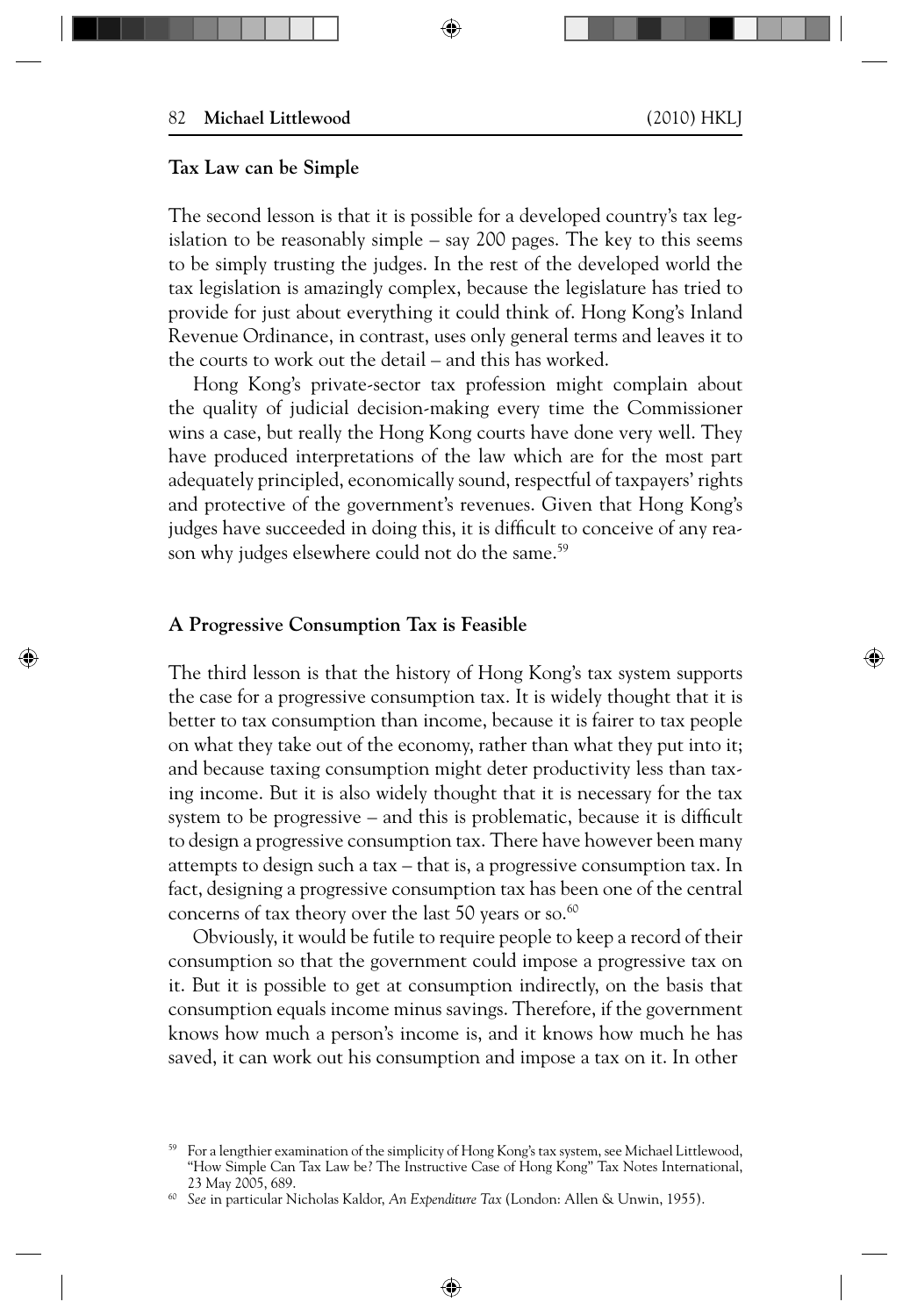#### Vol 40 Part 1 **The Hong Kong Tax System** 83

words, if there is an income tax, and it allows a deduction for savings and investment, then the result is a tax on consumption.<sup>61</sup> Such a tax could be charged at progressive rates and it could be collected in the same manner as an income tax. For instance, it could be collected by simply passing a law requiring taxpayers to pay (as under Hong Kong's existing tax system); or it could be collected by means of imposing a withholding requirement on employers (that is, PAYE) and allowing taxpayers a refund (of tax withheld) for savings and investment.

⊕

Hong Kong's tax history bears on the debate about progressive consumption taxes because the Inland Revenue Ordinance, although generally thought of as imposing taxes on income, in fact approximates a progressive consumption tax. More particularly, one of the more important theories as to how a progressive consumption tax might work is called Hall/Rabushka, after the two theorists who designed it; $62$  and the Hall/Rabushka system is very similar to the system of taxation provided for by the Hong Kong Ordinance. This is not a coincidence; the Hall/ Rabushka system is in fact largely based on the Hong Kong system (as Hall and Rabushka have acknowledged).<sup>63</sup>

But why does the Inland Revenue Ordinance approximate a progressive personal consumption tax? The reason is that the Ordinance is very generous in its treatment of savings and investment: there is no tax on dividends; no tax on interest; and no tax on capital gains; and there are very generous allowances for expenditure on plant and machinery. The combined economic effect of these aspects of Hong Kong's tax system is much the same as allowing a deduction for savings.<sup>64</sup> This means that Hong Kong's tax system, although nominally a system of taxes on income, is largely in fact a tax on consumption. The fabulous successes of the territory's tax system thus support the case for a progressive personal consumption tax – and, in particular, they support the case for something resembling the Hall/Rabushka system. It might be said, therefore, that Hong Kong's tax system is both seriously out-of-date and ahead of its time.

⊕

⊕

<sup>61</sup> *See* Kaldor (n 60) and Robert E. Hall and Alvin Rabushka, *The Flat Tax* (Stanford: Hoover Institution Press, 2nd edn, 1995).

<sup>62</sup> *See* Hall and Rabushka (n 61).

 $63$  Hall and Rabushka (n 61) and Alvin Rabushka, "The Flat Tax" in Alvin Rabushka and Manfred Rose, The Flat Tax: American and European Perspectives (Massachusetts: American Institute for Economic Research, 2000).

<sup>64</sup> *See* International Monetary Fund, Fiscal Affairs Department (Howell H. Zee, Graham Holland and Michael Welling), *Hong Kong SAR: Policy and Administrative Issues in Introducing a Goods and Services Tax: Further Considerations*, May 2004, p 9.